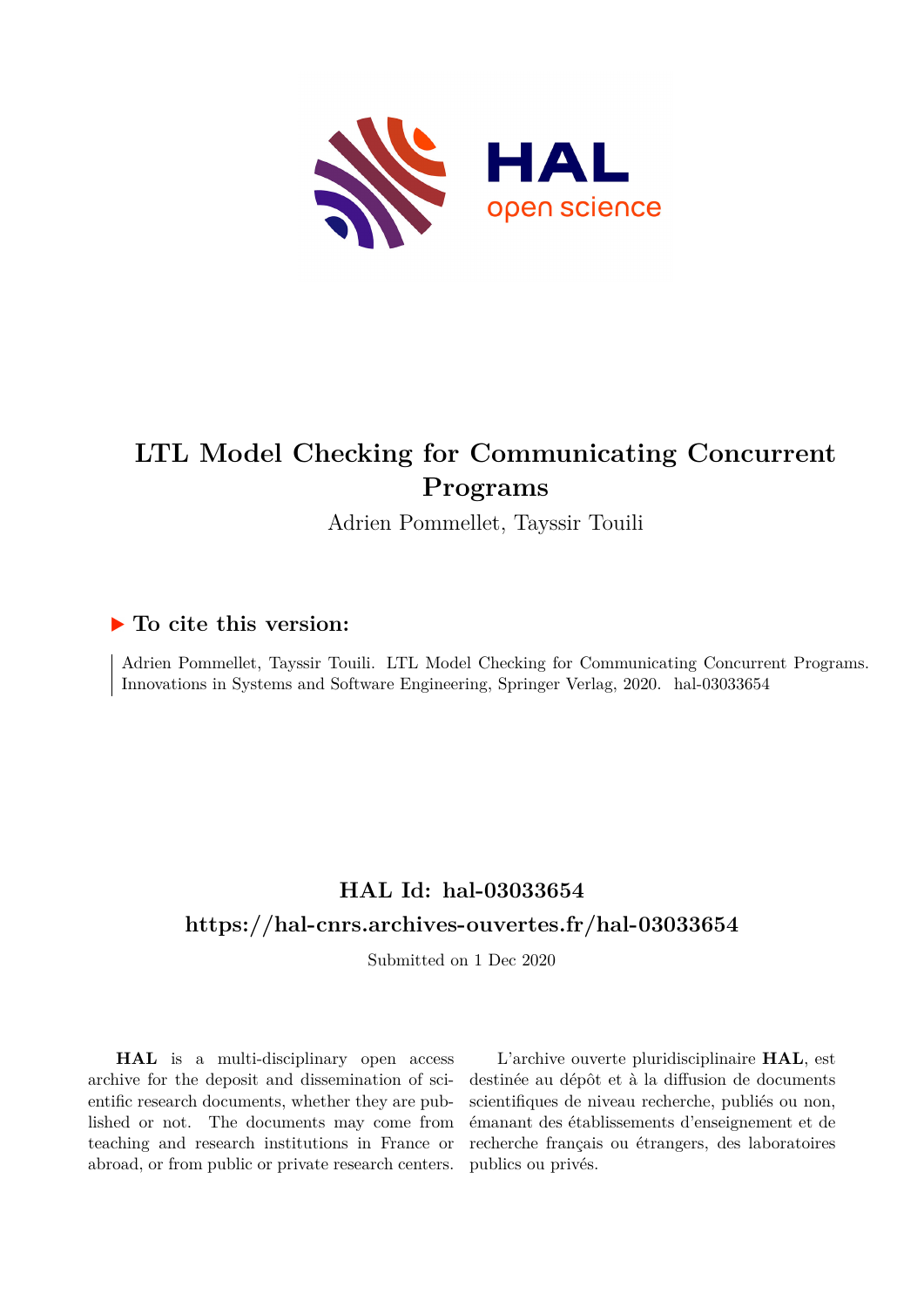# LTL Model Checking for Communicating Concurrent Programs

Adrien Pommellet · Tayssir Touili

June 5, 2020

Abstract We present in this paper a new approach to the static analysis of concurrent programs with procedures. To this end, we model multi-threaded programs featuring recursive procedure calls and synchronisation by rendez-vous between parallel threads with communicating pushdown systems (from now on CPDSs).

The reachability problem for this particular class of automata is unfortunately undecidable. However, it has been shown that an efficient abstraction of the execution traces language can nonetheless be computed. To this end, an algebraic framework to over-approximate context-free languages has been introduced by Bouajjani et al.

In this paper, we combine this framework with an automata-theoretic approach in order to approximate an answer to the model checking problem of the lineartime temporal logic (from now on LTL) on CPDSs. We then present an algorithm that, given a single-indexed or stutter-invariant LTL formula, allows us to prove that no run of a CPDS verifies this formula if the procedure ends.

## 1 Introduction

The use of parallel programs has grown in popularity in the past fifteen years, but these stay nonetheless fickle

Adrien Pommellet LRDE, EPITA, 14-16 Rue Voltaire, 94270 Le Kremlin-Bicêtre, France Tel.: +33672868668 E-mail: adrien@lrde.epita.fr

Tayssir Touili LIPN, CNRS, and Université Paris 13, 99 Avenue Jean Baptiste Clément, 93430 Villetaneuse, France

and vulnerable to specific issues such as race conditions or deadlocks. Static analysis methods for this class of programs remain therefore more relevant than ever.

The model checking framework has proven to be a cornerstone of modern static analysis techniques. The program is modelled as a simpler abstract mathematical model. Desirable properties and forbidden behaviours are then expressed using a well-defined logical framework, then checked against the abstract mathematical model of the program.

The linear-time temporal logic (LTL) encodes properties about the future of execution paths, that is, the sequence of configurations the model goes through. It can be used to express safety and liveness properties.

Pushdown systems (PDSs) were introduced to model the *call stack* of a program that stores information about the active procedures such as return addresses, passed parameters and local variables. Without such a stack, a finite-state automaton can't represent accurately programs with nested, recursive function calls, hence, the need for a more expressive model.

PDSs are a natural model for programs with sequential, recursive procedure calls [7]. Thus, networks of pushdown systems can be used to model multi-threaded programs, where each PDS in the network models a sequential component of the whole program.

Communicating pushdown systems (CPDSs) were introduced by Bouajjani et al. in [3] as a model for communicating multi-threaded programs. It is a natural abstraction: each thread is modelled as a PDS, and can synchronize by rendez-vous with other threads. Unfortunately, it has been proven by Ramalingam [16] that the reachability problem is undecidable for CPDSs. Therefore, the set of execution paths cannot be computed in an exact manner. To overcome this problem, Bouajjani et al. computed an abstraction of the execu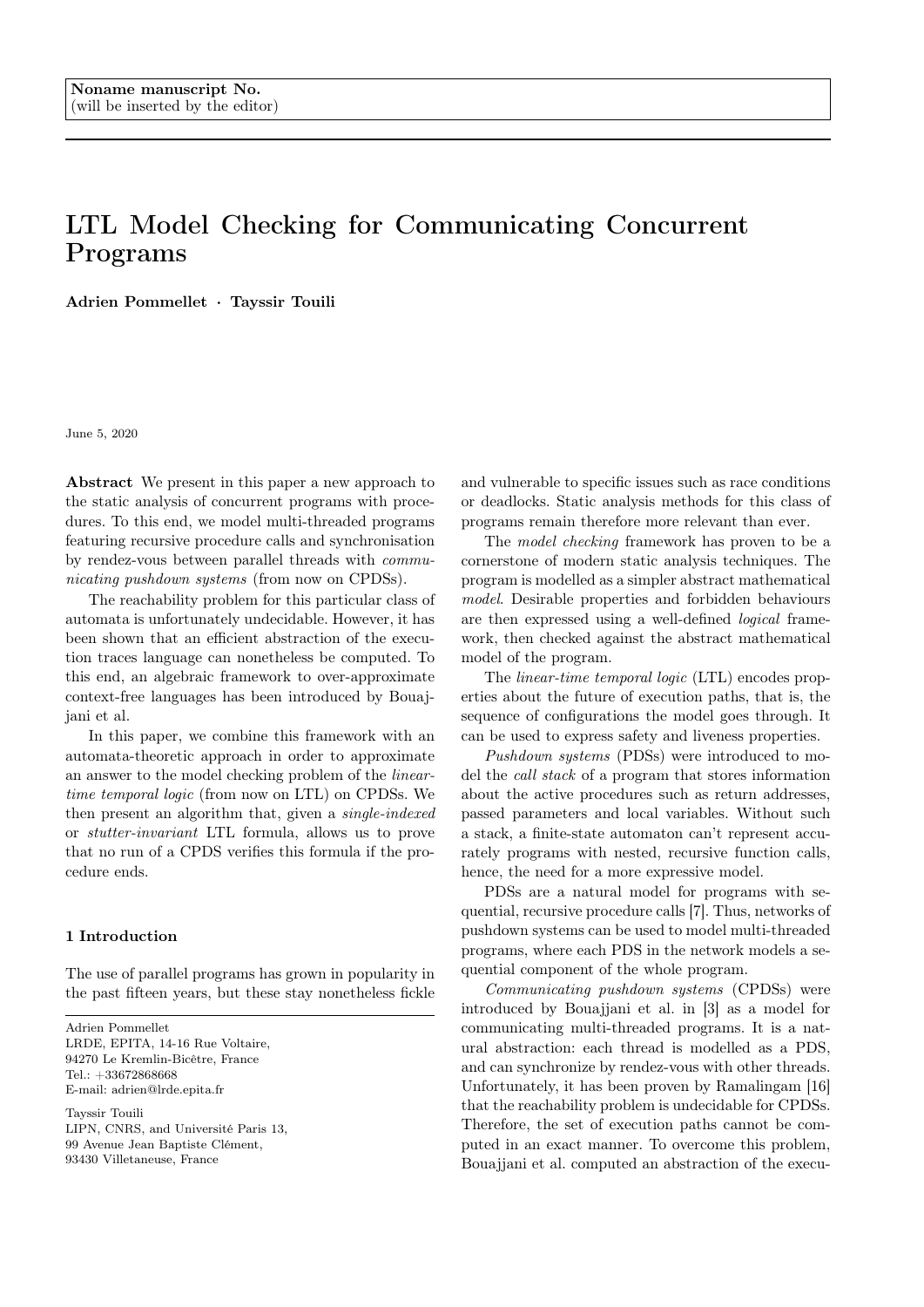tion paths language, using a framework based on Kleene algebras.

Solving the model checking problem of LTL for the class of CPDSs would be a worthy addition to the existing verification techniques. However, this problem is obviously undecidable: we therefore seek an approximate answer.

Our contributions in this paper are the following:

- We define the semantics of single-indexed LTL formulas for CPDSs, that is, formulas of the form  $\varphi =$  $(\psi_1, \ldots, \psi_n)$ , where each LTL sub-formula  $\psi_i$  must hold for the  $i$ -th process with regards to the synchronized CPDS semantics.
- We show how to abstract the set of accepting traces of a Büchi pushdown system. To do so, we use the abstraction framework of [3] as well as the LTL model checking methods for PDSs introduced by Esparza et al. in [7].
- We use this abstraction on isolated pushdown components of the whole program in order to approximate the single-indexed LTL model checking problem for CPDSs.
- As a new contribution of the journal version of this article, we extend the abstraction framework to universal single-indexed model checking and stutter invariant LTL formulas.
- We apply this abstraction framework to detect race conditions in a toy example.

Some of these results were first presented in the conference version of this paper [13].

Related Work. Multi-stack pushdown systems (from then on MPDSs) are pushdown systems with two or more stacks; this class of automata can be used to model synchronized parallel programs. Qadeer et al. solved the model checking problem of LTL given a context bounding constraint on runs in [14], where a context is an uninterrupted sequence of actions on a single thread. This result still holds with a weaker phase-bounding constraint, where only a single stack can be popped from during a phase, as proven by La Torre et al. in [20].

Atig introduced in [1] ordered multi-pushdown automata, a sub-class of MPDSs such that the stacks are ordered and only the first-non empty stack can be popped from. Given this constraint, the model checking problem of LTL can be solved within an 2-ETIME upper bound. These models depend on bounding constraints on runs; our abstraction framework, while less accurate, does not.

Dynamic pushdown networks (DPNs) were introduced by Bouajjani et al. in [4]. A DPN models a concurrent program as a network with an unbounded number of pushdown components that can spawn new

threads, also modelled as pushdown systems. Song et al. described in [18] a model checking framework for singleindexed LTL and CTL formulas. A DPN can spawn new threads according to a finite number of patterns, since it has a finite number of rules. A single-indexed formula on a DPN is defined as a tuple  $\varphi = (\psi_1, \ldots, \psi_n)$ , where each component  $\psi_i$  is a formula that must hold for the i-th thread pattern. While CPDSs can't model thread spawns, DPNs do not feature synchronization between threads, a crucial aspect of concurrent programs. Song et al. later added in [19] locks that prevent some transitions from being performed by a thread if a common resource shared with other components has not been released beforehand. This is a weaker form of synchronization than communication by rendez-vous.

Synchronized dynamic pushdown networks (DPNs) were later introduced by Pommellet et al. in [12]. The reachability problem for this class of automata is undecidable but can be abstracted. Abstractions for the model checking problem, however, have yet to be defined.

Paper outline. The paper is organised as follows. In Section 2, we present communicating pushdown systems (CPDSs) and detail how they can be used to model programs. In Section 3, we define the single-indexed linear-time temporal logic for CPDSs and remind the reader of results on the LTL model checking problem for PDSs. We briefly describe in Section 4 the abstraction framework designed by Bouajjani et al. in [3] to overapproximate the set of execution paths of a PDS. In Section 5, as a main contribution of this paper, we introduce an abstract model checking algorithm for singleindexed LTL. We then extend the abstraction framework to stutter-invariant LTL formulas in Section 6. We then apply this scheme in order to detect a race condition in Section 7. Finally, we show our conclusion in Section 8.

#### 2 Communicating Pushdown Systems

#### 2.1 Pushdown systems

Pushdown systems are a natural model for sequential programs with recursive procedure calls.

Definition 1 (Pushdown system) A pushdown system (PDS) is a tuple  $\mathcal{P} = (P, \Sigma, \Gamma, \Delta, c_0)$  where P is a finite set of control states,  $\Sigma$  a finite input alphabet,  $\Gamma$  a finite stack alphabet,  $\Delta \subseteq P \times \Gamma \times \Sigma \times P \times \Gamma^*$  a finite set of transition rules, and  $c_0 \in P \times \Gamma^*$  a starting configuration.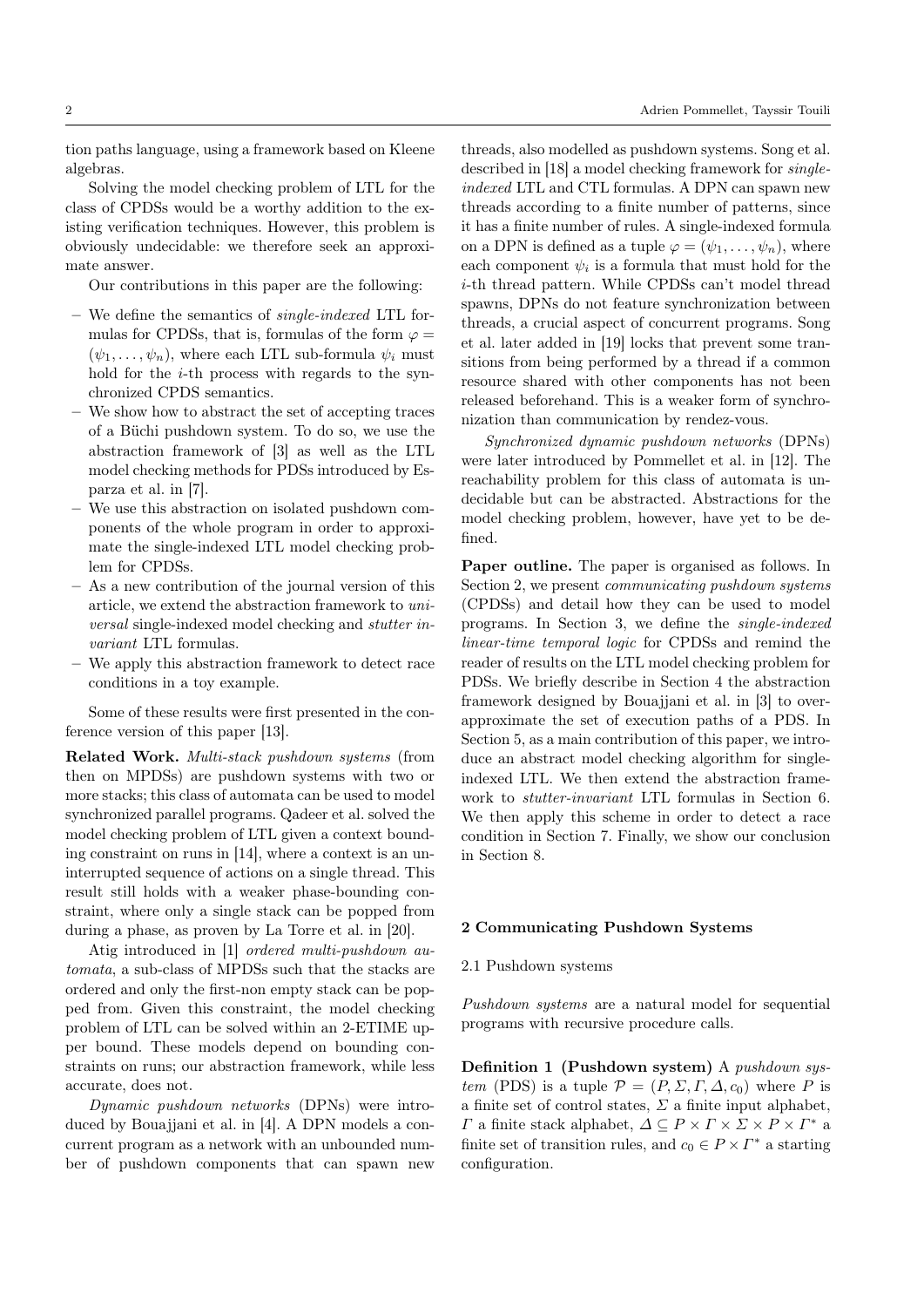If  $d = (p, \gamma, a, p', w) \in \Delta$ , we write  $d = (p, \gamma) \stackrel{a}{\rightarrow}$  $(p', w)$ . We call a the *label* of d. We can assume without loss of generality that  $\Delta \subseteq P \times \Gamma \times \Sigma \times P \times \Gamma^{\leq 2}$ .

A configuration of P is a pair  $\langle p, w \rangle$  where  $p \in P$  is a control state and  $w \in \Gamma^*$  a stack content. Let  $\mathit{Conf}_P =$  $P \times \Gamma^*$  be the set of all configurations of  $P$ .

The reachability relation. For each  $a \in \Sigma$ , we define the transition relation  $\stackrel{a}{\rightarrow}p$  on configurations as follows: if  $(p, \gamma) \stackrel{a}{\rightarrow} (p', w) \in \Delta$ , for each  $w' \in \Gamma^*$ ,  $\langle p, \gamma w' \rangle \stackrel{a}{\rightarrow} p$  $\langle p', ww'\rangle$ . Intuitively, the automaton moves from state p to p' while the symbol  $\gamma$  is popped from the stack and a word w is pushed on the stack.

From these relations, we can then infer the *imme*diate successor relation  $\rightarrow_P = \bigcup$  $\bigcup_{a \in \Sigma} \stackrel{a}{\rightarrow} p$ . The *reachabil*ity relation  $\Rightarrow_{\mathcal{P}}$  is the reflexive and transitive closure of the immediate successor relation  $\rightarrow_{\mathcal{P}}$ . If C is a set of configurations, we introduce its set of predecessors  $pre^*(\mathcal{P}, \mathcal{C}) = \{c \in P \times \Gamma^* \mid \exists c' \in \mathcal{C}, c \Rightarrow_{\mathcal{P}} c'\}.$  We may omit the variable  $P$  when only a single PDS is being considered.

A run r starting from a configuration  $c$  is a sequence of configurations  $r = (r_i)_{i>0}$  such that  $r_0 = c$  and  $\forall i \geq$ 0,  $r_i \xrightarrow{a_i} r_{i+1}$ . The word  $(a_i)_{i \geq 0}$  is then said to be the trace matched to r. Traces and runs may be finite or infinite.

Let  $Runs_{\omega}(\mathcal{P}, \mathcal{C})$  (resp.  $Runs(\mathcal{P}, \mathcal{C})$ ) be the set of all infinite (resp. finite) runs of  $P$  starting from a configuration  $c \in \mathcal{C}$ . We define  $Traces_{\omega}(\mathcal{P}, \mathcal{C})$  and  $Traces(\mathcal{P}, \mathcal{C})$ in a similar manner.

If  $\mathcal{P}$ 's initial configuration is  $c_0$ , we introduce the set  $Runs_{\omega}(\mathcal{P}) = Runs_{\omega}(\mathcal{P}, \{c_0\})$ . We define  $Runs(\mathcal{P})$ ,  $Trace(\mathcal{P})$ , and  $Trace_{\omega}(\mathcal{P})$  in a similar manner.

Many static analysis methods rely on being able to determine whether a given critical state is reachable or not from the starting configuration of a program, hence, the need for reachability analysis techniques.

Regular sets of configurations. A set of configurations C of a PDS P is said to be regular if  $\forall p \in P$ , there exists a finite-state automaton  $\mathcal{A}_p$  on the alphabet  $\Gamma$ such that  $\mathcal{L}(\mathcal{A}_p) = \{w \mid \langle p, w \rangle \in \mathcal{C}\},\$  where  $\mathcal{L}(\mathcal{A})$  stands for the language recognized by an automaton  $\mathcal{A}$ .

The following property holds:

**Theorem 1 (Caucal [5])** Given a PDS  $P$  and a regular set of configurations  $C$ , the set of configurations pre<sup>∗</sup> (C) is regular.

Moreover,  $pre^*(\mathcal{C})$  is effectively computable [2].

# 2.2 The model and its semantics

Let us consider a program with  $n$  threads. Let  $Act$  be a set of actions (input alphabet) such that:

- Act contains a special action  $\tau$  that represents internal actions of a thread.
- Each pair  $(i, j)$  of threads in the network uses a dedicated set of signals  $Lab_{i,j} = Lab_{j,i}$  disjoint from the other sets of signals and from the internal action  $\tau$ . If we define  $Lab_i = \bigcup$  $\bigcup_{j\neq i} Lab_{i,j}$ , then  $Act/\{\tau\} =$ U  $\bigcup_{i=1,...,n} Lab_i$ ; we write  $Lab = Act/\{\tau\}.$

We then consider the following concurrent pushdown model:

Definition 2 (Bouajjani et al. [3]) A communicating pushdown system (CPDS) on the alphabet Act is a tuple  $\mathcal{CP} = (\mathcal{P}_1, \ldots, \mathcal{P}_n)$  of pushdown systems such that each component  $\mathcal{P}_i$  has input alphabet  $Lab_i \cup {\tau}$ .

Configurations and transitions. A global configuration of  $\mathcal{CP}$  is a *n*-tuple  $q = (c_1, \ldots, c_n)$  of configurations in  $\text{Conf}_{\mathcal{P}_1} \times \ldots \times \text{Conf}_{\mathcal{P}_n} = \text{Conf}_{\mathcal{CP}}$ . The global starting *configuration* of  $\mathcal{CP}$  is the tuple  $g_0 = (c_0^1, \ldots, c_0^n)$  where  $c_0^i$  is the starting configuration of the component  $\mathcal{P}_i$ .

We define the following transition relation  $\stackrel{a}{\rightarrow}{}_{\mathcal{CP}}$  on global configurations:

- $(c_1, \ldots, c_n) \stackrel{\tau}{\rightarrow}{}_{\mathcal{CP}} (c'_1, \ldots, c'_n)$  if there exists an index i such that  $c_i \stackrel{\tau}{\rightarrow} p_i c'_i$  and  $c_j = c'_j$  for all  $j \neq i$ . single process applies a pushdown operation on its own stack.
- $(c_1, \ldots, c_n) \stackrel{a}{\rightarrow}{}_{\mathcal{CP}} (c'_1, \ldots, c'_n)$  if there exist two indices i and j,  $i \neq j$ , such that  $a \in Lab_{i,j}$ ,  $c_i \xrightarrow{a} \mathcal{P}_i c'_i$ ,  $c_j \xrightarrow{a} \mathcal{P}_j c'_j$  and  $c_k = c'_k$  for all  $k \neq i$  and  $k \neq j$ . Two synchronized processes perform a simultaneous action.

Intuitively, a thread can either perform an internal action labelled by  $\tau$ , or must synchronize with another thread in order to perform an action labelled by a common synchronization signal in Lab.

We define runs and traces with regards to this transition relation in a manner similar to PDSs: a run is a sequence of global configurations starting from  $q_0$  and connected by transition rules; its matching trace is the sequence of labels of these transitions.

Example 1 (A global run) We consider three runs

$$
a_1 \xrightarrow{\tau} \rho_1 b_1 \xrightarrow{x} \rho_1 c_1
$$
  
\n
$$
a_2 \xrightarrow{x} \rho_2 b_2 \xrightarrow{y} \rho_2 c_2
$$
  
\n
$$
a_3 \xrightarrow{y} \rho_3 b_3
$$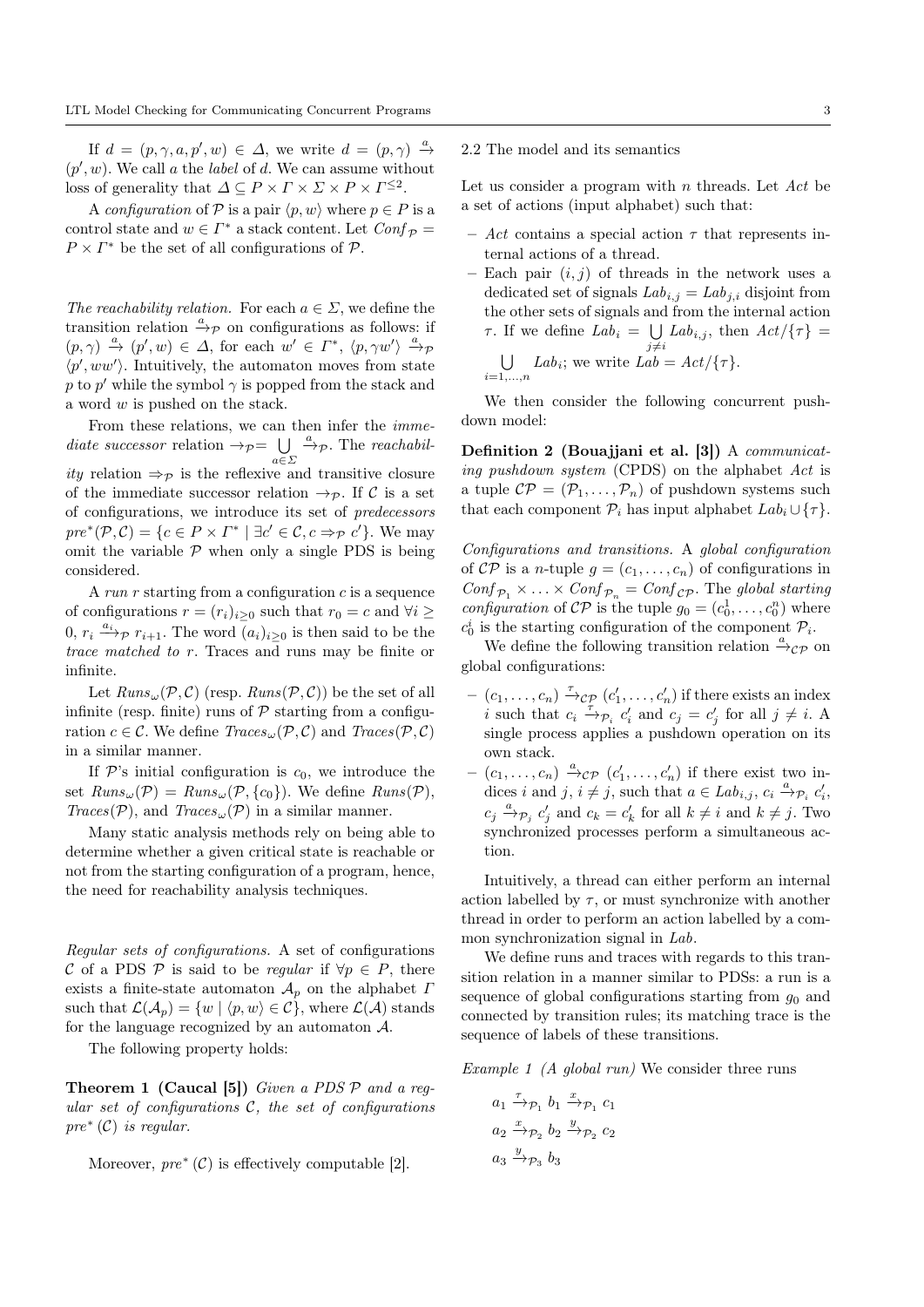on three PDSs  $P_1$ ,  $P_2$ , and  $P_3$ . Then

$$
(a_1, a_2, a_3) \xrightarrow{\tau} c_{\mathcal{P}} (b_1, a_2, a_3)
$$

$$
\xrightarrow{x}_{\mathcal{C}\mathcal{P}} (c_1, b_2, a_3)
$$

$$
\xrightarrow{y}_{\mathcal{C}\mathcal{P}} (c_1, c_2, b_3)
$$

is a global run g of  $(\mathcal{P}_1, \mathcal{P}_2, \mathcal{P}_3)$ . An internal transition of  $P_1$  is followed by a synchronized transition between  $\mathcal{P}_1$  and  $\mathcal{P}_2$ , then another synchronized transition between  $\mathcal{P}_2$  and  $\mathcal{P}_3$ .

Given a global run g, we define  $g^i$  as its projection on its *i*-th component  $\text{Conf}_{\mathcal{P}_i}$ .

Example 2 (Projecting a global run) The projection  $g^3$ of the global run

$$
(a_1, a_2, a_3) \xrightarrow{\tau}_{\mathcal{CP}} (b_1, a_2, a_3)
$$

$$
\xrightarrow{x}_{\mathcal{CP}} (c_1, b_2, a_3)
$$

$$
\xrightarrow{y}_{\mathcal{CP}} (c_1, c_2, b_3)
$$

on  $\mathit{Conf}_{\mathcal{P}_3}$  is

$$
a_3 \xrightarrow{\tau}_{\mathcal{CP}} a_3 \xrightarrow{x}^{\mathcal{CP}} a_3 \xrightarrow{y}_{\mathcal{CP}} b_3
$$

Note that it is not a run of  $P_3$ .

#### 2.3 From a concurrent program to a CPDS model

We can assume that the concurrent program is represented by a *n*-tuple of *control flow graphs*, whose nodes represent control points of threads or procedures and whose edges are labelled by statements.

These statements can be variable assignments, procedure calls or returns, or communications between threads through unidirectional point-to point channels, where a thread sends a value  $x$  through a channel  $ch$ and another thread waits for this value then assigns it to a variable.

Without loss of generality, we assume that each thread can share some variables (from now on called thread variables) with the procedures it calls, but that there are no global variables shared between threads. We also consider that both local and thread variables can only take a finite number of values by abstracting their domain if needed.

As a consequence, threads can only synchronize through unidirectional, point-to-point channels: for all  $1 \leq i, j \leq n, i \neq j$ , there is a channel  $ch_{i,j}$  that allows thread  $i$  to send values to another thread  $j$ . With a send statement  $ch_{i,j}!(x)$ , a value x is sent through channel  $ch_{i,j}$  from thread i to thread j. With a receive statement  $ch_{i,j}$ ?(x), the value x from thread i received through channel  $ch_{i,j}$  is assigned to a variable in thread j.

For each control flow graph, we will define a corresponding PDS  $\mathcal{P} = (P, Act, \Gamma, \Delta, c_{init})$ . The set of states  $P$  is the set of all possible valuations of thread variables (i.e. variables shared amongst procedures called by this thread). The stack alphabet  $\Gamma$  is the set of all pairs  $(n, l)$  where n is a node of the control flow graph and  $l$  is a valuation of the local variables of the current procedure. The whole program will be modelled by a tuple of these PDSs.

 $Lab_{i,j}$  is the set of all possible synchronization actions  $ch_{i,j}(x)$  between the components  $\mathcal{P}_i$  and  $\mathcal{P}_j$ : value  $x$  is carried from the *i*-th thread to the *j*-th thread through channel  $ch_{i,j}$ . The set  $Act = \tau \bigcup Lab_{i,j}$  also  $i \neq j$ 

contains an internal action  $\tau$ .

For each statement s labelling an edge of the flow graph between nodes  $n_1$  and  $n_2$ , we introduce the following transition rules in the corresponding PDS, where  $t_1$  and  $t_2$  (resp.  $l_1$  and  $l_2$ ) are the valuations of thread (resp. local) variables before and after the execution of the statement:

 $-$  If s is an assignment, it is represented by a rule of the form:

$$
(t_1,(n_1,l_1)) \xrightarrow{\tau} (t_2,(n_2,l_2))
$$

Assigning a new value to a variable in  $t_1$  or  $l_1$  results in a new valuation  $t_2$  or  $l_2$ . Note that we have either  $t_1 = t_2$  or  $l_1 = l_2$ , depending on whether the value is assigned to a local variable (in the former case) or a thread variable (in the latter case).

– If s is a procedure call, it is represented by a rule of the form

$$
(g_1,(n_1,l_1)) \stackrel{\tau}{\to} (g_1,(f_0,l_0)(n_2,l_1))
$$

where  $f_0$  is the starting node of the called procedure and  $l_0$  the initial valuation of its local variables.

– if s is a procedure return, it is represented a rule of the form

$$
(t_1,(n_1,l_1)) \xrightarrow{\tau} (t_2,\varepsilon)
$$

We simulate returns of values by introducing an additional thread variable and assigning the return value to it in the valuation  $t_2$ .

– If s is an assignment  $ch?(x)$  of a value x carried through a channel  $ch$ , it is represented by a rule of the form

$$
(t_1,(n_1,l_1))\xrightarrow{ch(x)} (t_2,(n_2,l_2))
$$

where  $t_1$  and  $t_2$  (resp.  $l_1$  and  $l_2$ ) are such that assigning the value x to a variable in  $t_1$  (resp.  $l_1$ ) results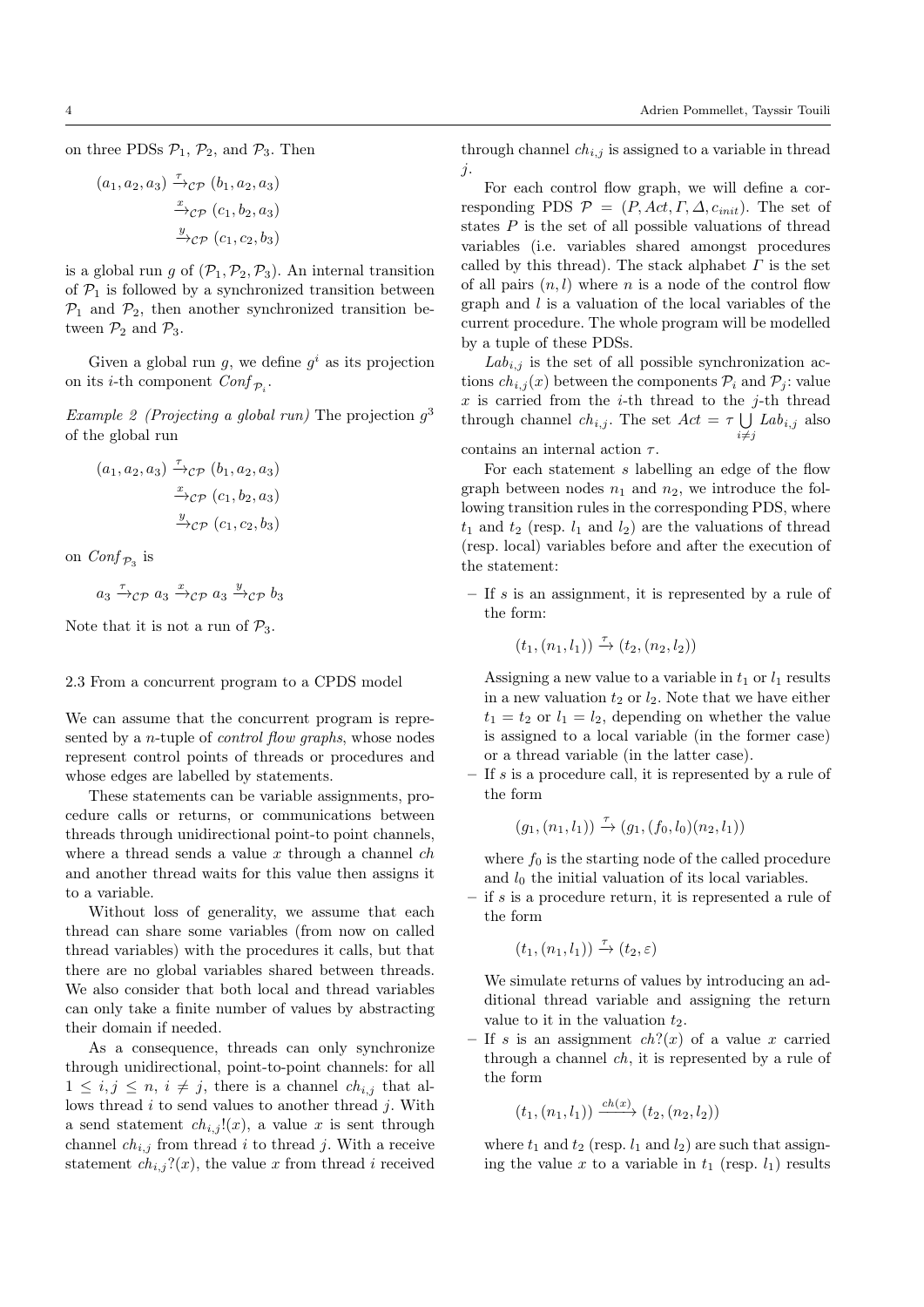in a new valuation  $t_2$  (resp.  $l_2$ ). Note again that we have either  $t_1 = t_2$  or  $l_1 = l_2$ , depending on whether the variable modified belongs to a procedure or a thread.

– If s is an output  $ch!(x)$  through a channel ch of the value  $x$ , it is represented by rules of the form

 $(t_1,(n_1,l_1)) \xrightarrow{ch(x)} (t_1,(n_2,l_1))$ 

such that the variable copied and sent through the channel has value x in either  $t_1$  or  $l_1$ .

Finally, we consider the starting configuration of each process  $c_{init} = (t_{init}, (n_{init}, l_{init}))$  where  $t_{init}$  and  $l_{init}$  are respectively the initial valuations of the thread and local variables, and  $n_{init}$  the starting node of its initial procedure.

# 3 LTL Model Checking on CPDSs

The most widely used variant of temporal logics is the linear-time temporal logic LTL introduced by Pnueli in [11].

3.1 The linear-time temporal logic LTL

Let AP be a finite set of *atomic propositions* used to express facts about a program. A path is an infinite word  $\pi = (\pi_i)_{>0}$  in the set  $Paths = (2^{AP})^{\omega}$ .

Definition 3 (LTL) The set of LTL formulas is given by the following grammar:

$$
\varphi, \psi ::= True \mid p \in AP \mid \neg \varphi \mid \varphi \lor \psi \mid X \varphi \text{ (Next)}
$$

$$
\mid \varphi \ U \psi \text{ (Until)}
$$

X and U are called the next and until operators: the former means that a formula should happen at the next step, the latter, that a formula should hold at least until another formula becomes true. We consider the following semantics on paths:

Definition 4 (Semantics of LTL) Let  $\varphi$  be a LTL formula,  $\pi \in \mathit{Paths}$ , and  $i \in \mathbb{N}$ . We define inductively the semantics of the relation  $\pi, i \models \varphi$ :

$$
\pi, i \models \rho \text{ where } \rho \in AP \Leftrightarrow \rho \in \pi_i
$$
  
\n
$$
\pi, i \models X \varphi \Leftrightarrow \pi, i+1 \models \varphi
$$
  
\n
$$
\pi, i \models \varphi \ U \psi \Leftrightarrow \exists j \ge i, \pi, j \models \psi \text{ and}
$$
  
\n
$$
\forall k \in \{i, \dots, j-1\}, \pi, k \models \varphi
$$
  
\n
$$
\pi, i \models \varphi \lor \psi \Leftrightarrow (\pi, i \models \varphi) \lor (\pi, i \models \psi)
$$
  
\n
$$
\pi, i \models \neg \varphi \Leftrightarrow \pi, i \not\models \varphi
$$
  
\n
$$
\pi, i \models True \text{ always.}
$$

Intuitively,  $\pi, i \models \varphi$  means that the path  $\pi$  verifies  $\varphi$  from its *i*-th symbol onward. We consider the language  $L(\varphi) = \{w \mid w \in (2^{AP})^{\omega} \text{ and } w, 0 \models \varphi\}$  of an LTL formula  $\varphi$ , that is, the set of all paths verifying  $\varphi$ according to the semantics outlined previously.

For convenience's sake, we introduce the operators  $F \varphi = (True U \varphi)$  and  $G \varphi = \neg (F \neg \varphi)$  that stand respectively for finally and globally.

LTL and Büchi automata. We consider the following class of finite state automata:

Definition 5 (Büchi automaton) A Büchi automaton (BA)  $\mathcal B$  is a tuple  $(Q, \Sigma, \delta, q_0, G)$  where  $Q$  is a finite set of states,  $\Sigma$  a finite input alphabet,  $\delta \subseteq Q \times \Sigma \times Q$ a set of transitions,  $G \subseteq Q$  a set of accepting states, and  $q_0 \in Q$  the initial state.

The language  $L(\mathcal{B})$  accepted by  $\mathcal B$  is the set of all infinite sequences  $w$  in  $\Sigma^{\omega}$  such that there is an infinite run r of B with trace w starting in state  $q_0$  that visits accepting states in G infinitely often.

BA can be used in the following fashion:

Theorem 2 (Kesten et al.  $[8]$ ) Given a LTL formula  $\varphi$ , there exists an effectively computable Büchi automaton B on the alphabet  $\Sigma = 2^{AP}$  such that  $L(\mathcal{B}) =$  $L(\varphi)$ .

3.2 LTL model checking for PDSs

Let  $\nu: Conf_{\mathcal{P}} \to 2^{AP}$  be a valuation function on configurations of a PDS  $\mathcal{P} = (P, Act, \Gamma, \Delta, c_0)$ . It is said to be *simple* if for all  $w, w' \in \Gamma^*, p \in P$ , and  $\gamma \in \Gamma$ , we have  $\nu(\langle p, \gamma w \rangle) = \nu(\langle p, \gamma w \rangle)$ . Intuitively, a simple valuation is equivalent to a function  $\nu: P \times \Gamma \to 2^{AF}$ that only depends on the control state and the top stack symbol.

Let  $r = (r_i)_{i>0}$  be an infinite run of  $P$ . We define the image  $\nu(r) = (\nu(r_i))_{i>0}$  in Paths of r by the valuation function v. We write that  $r \models_{\nu} \varphi$  if  $\nu(r), 0 \models \varphi$ . The model checking problem is defined as follows:

Definition 6 (Model checking) Given an LTL formula  $\varphi$ , a PDS  $\mathcal P$  with a starting configuration  $c_0$ , and a simple valuation  $\nu$  on configurations of  $P$ , the existential model checking problem consists in determining whether  $\exists r \in \text{Runs}_{\omega}(\mathcal{P}), r \models_{\nu} \varphi.$ 

Obviously, since the negation of an LTL formula is still an LTL formula as well, determining whether  $\forall r \in$  $Runs_{\omega}(\mathcal{P}), r \models_{\nu} \varphi$  is an equivalent problem, called the universal model checking problem. Indeed:

$$
\neg(\forall r \in Runs_{\omega}(\mathcal{P}), r \models_{\nu} \varphi)
$$

$$
\Leftrightarrow (\exists r \in Runs_{\omega}(\mathcal{P}), r \models_{\nu} \neg \varphi)
$$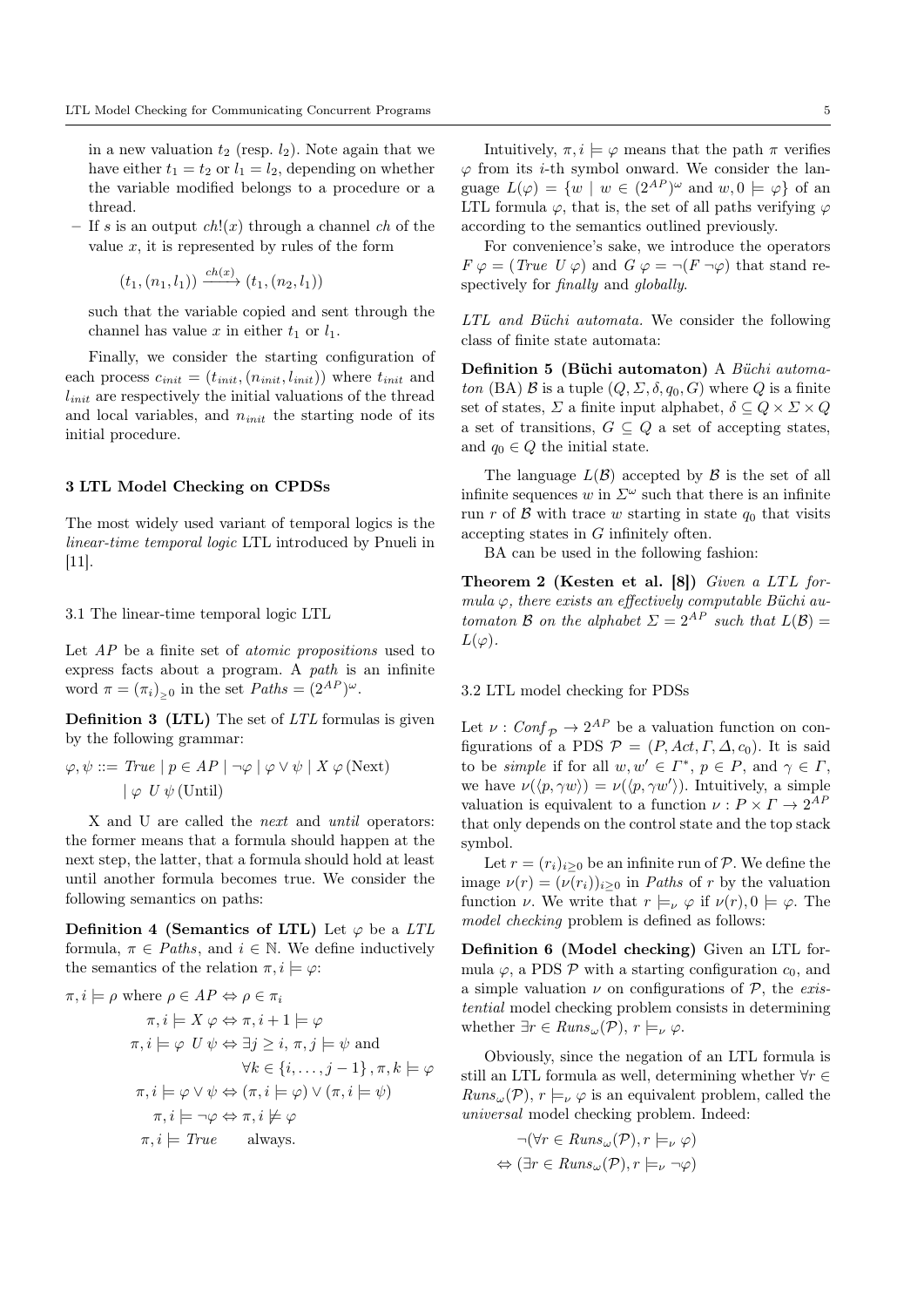We will now present the automata-theoretic framework introduced in [2,7] in order to solve the existential model checking problem.

Using Büchi pushdown automata. We consider the following class of automata:

Definition 7 (Büchi pushdown automata) A Büchi pushdown automaton (BPDA) is a tuple  $BP =$  $(P, Act, \Gamma, \Delta, c_0, G)$  such that  $(P, Act, \Gamma, \Delta, c_0)$  is a PDS and  $G \subseteq P$  a set of accepting states.

In a similar manner to BA, an *accepting run* of  $BP$ is an infinite run of the PDS  $(P, Act, \Gamma, \Delta, c_0)$  that visits infinitely often configurations whose control state is in G. To these runs, we match accepting traces.

A BPDA can be seen as a product automaton between a PDS and Büchi automaton. The use of this class of automata is the following:

**Theorem 3** Given a PDS  $\mathcal{P}$  and an LTL formula  $\varphi$ , there exists an effectively computable BPDA BP such that t is an accepting trace of  $BP$  if and only if t is a trace of P matched to a run r such that  $r \models_{\nu} \varphi$ .

Thus, if we can solve the emptiness problem for BPDA, then we can solve the model-checking problem of LTL for PDSs as well. Indeed, if  $\mathcal{L}(\mathcal{BP}) = \emptyset$ , then there is no run r such that  $r \models_{\nu} \varphi$ .

Repeating heads and the emptiness problem. A repeating head of  $\mathcal{BP}$  is an element  $\langle p, \gamma \rangle$  of  $G \times \Gamma$  such that  $\exists w \in \Gamma^*, \langle p, \gamma \rangle \rightarrow_{\mathcal{BP}}^+ \langle p, \gamma w \rangle$ . Let  $\mathbb{R}ep(\mathcal{BP})$  be the finite set of repeating heads of  $BP$ . The following lemma characterizes accepting runs with regards to repeating heads:

**Lemma 1** r is an accepting run of a BPDA  $BP$  if and only if  $BP$  has a repeating head  $\langle p, \gamma \rangle$  such that r visits configurations in  $\langle p, \gamma I^* \rangle$  infinitely often.

Therefore, a run of a BPDA is accepting if and only if it visits a repeating head infinitely often. Moreover, the set of repeating heads is obviously finite, being a subset of  $P \times \Gamma$ , and can be effectively computed in  $O(|P| \cdot |\Delta|^2)$  time and  $O(|P| \cdot |\Delta|)$  space [7].

Let  $Rep(\mathcal{BP})\Gamma^* = \{ \langle p, \gamma w \rangle \mid \langle p, \gamma \rangle \in Rep(\mathcal{BP}), w$  $\in \Gamma^*$  be the regular set of configurations starting with a repeating head. A BPDA will admit at least one accepting run if and only if there exists a repeating head reachable from the initial configuration, hence, the following theorem:

Theorem 4 Given a BPDA BP with starting configuration  $c_0$ , its language  $\mathcal{L}(\mathcal{BP})$  is not empty if and only  $pre^*(Rep(\mathcal{BP})\Gamma^*) \cap \{c_0\} \neq \emptyset.$ 

Since the set  $pre^*(Rep(\mathcal{BP})\Gamma^*)$  is regular and effectively computable by Theorem 1, we can therefore solve the model checking problem using Theorems 3 and 4.

3.3 Single-indexed LTL model checking for CPDSs

Let  $\mathcal{CP} = (\mathcal{P}_1, \ldots, \mathcal{P}_n)$  be a CPDS,  $\nu$  a simple valuation function on  $\text{Conf}_{\mathcal{P}_1} \cup \ldots \cup \text{Conf}_{\mathcal{P}_n}$ , and for  $i = 1, \ldots, n$ , let  $\psi_i$  be an LTL formula. The tuple  $\varphi = (\psi_1, \ldots, \psi_n)$ is said to be a single-indexed LTL formula.

We define the following semantics for single-indexed LTL formula on CPDSs:

Definition 8 (Single-indexed LTL semantics) Given a CPDS  $\mathcal{CP} = (\mathcal{P}_1, \ldots, \mathcal{P}_n)$ , an infinite global run q of  $\mathcal{CP}$ , a simple valuation on pushdown components  $\nu$ , and a single-indexed LTL formula  $\varphi = (\psi_1, \ldots, \psi_n)$ ,  $g \models_{\nu} \varphi$  if and only if for each  $i = 1, \ldots, n, g^i \models_{\nu}$  $\psi_i$ . Finding such a global run g is called the *existential* single-indexed model checking problem.

Intuitively, each PDS  $P_i$  in the CPDS satisfies its own LTL formula  $\psi_i$ , but does so while synchronizing with the others PDSs. This is a simpler problem than solving the existential model checking for a single LTL formula and a valuation function on global configurations: we will therefore try to solve it first, then focus later on the general case.

If the single-indexed model checking problem for CPDSs were decidable, so would be the reachability problem. However, it has unfortunately been proven by Ramalingam in [16] that this problem is undecidable for synchronization-sensitive pushdown systems. Hence, since the latter reachability problem is obviously undecidable, the former model checking problem is as well.

We therefore seek to get at least an approximate answer to this problem. The issue with single-indexed model checking is the following: for each  $i = 1, \ldots, n$ , there may exist a run  $r_i$  of the PDS  $\mathcal{P}_i$  satisfying a formula  $\psi_i$ , but a global, synchronized run on the CPDS  $(\mathcal{P}_1,\ldots,\mathcal{P}_n)$  satisfying  $\varphi=(\psi_1,\ldots,\psi_n)$  may not exist if the individual pushdown components of the system can't synchronize. We will tackle this issue in the next section.

# 4 An Abstraction Framework for Traces

We want to abstract the single-indexed LTL model checking problem for CPDSs. To this end, we seek to over-approximate the set

$$
\mathcal{L}_{\mathcal{P}}(C', C) = \{ t \in \text{Traces}(\mathcal{P}) | \exists c \in C, \exists c' \in C', c' \stackrel{t_*}{\to}_{\mathcal{P}} c \}
$$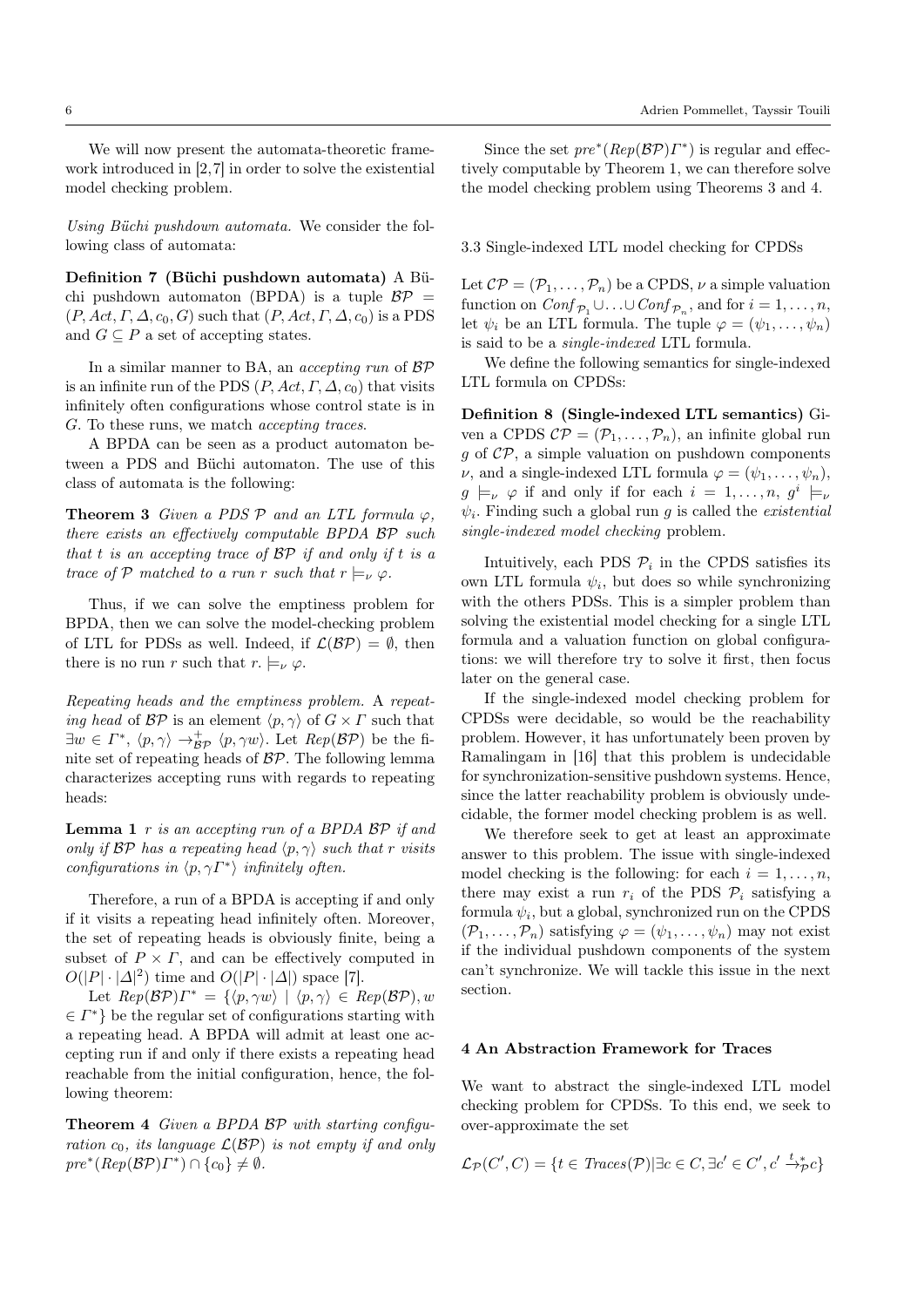of traces of a PDS  $P$  leading from a regular set of configurations  $C'$  to another  $C$ . We will use the mathematical framework introduced by Bouajjani et al. in [3] to approximate the reachability problem for CPDSs. More details can be found in the appendix.

To this end, they consider a Kleene algebra  $K =$  $(A, \oplus, \odot, \overline{0}, \overline{1})$  matched to an *abstract lattice*  $E = (A, \overline{A})$  $\leq, \sqcup, \sqcap, \perp, \top$  and a *Galois connection* that consists in an abstraction function  $\alpha : Act^* \to K$  and a concretization function  $\beta: K \to Act^*$  such that, given two languages  $L_1$  and  $L_2$  on the alphabet  $Act$ :

$$
L_1 \subseteq \beta(\alpha(L_1))
$$
  
\n
$$
L_2 \subseteq \beta(\alpha(L_2))
$$
  
\n
$$
\alpha(L_1) \sqcap \alpha(L_2) = \bot \Leftrightarrow \beta(\alpha(L_1)) \cap \beta(\alpha(L_2)) = \emptyset
$$



Fig. 1: From  $Act^*$  to the abstract domain  $K$  and back again.

Hence, as shown in Figure 1, the Galois connection can be used to over-approximate a language in  $2^{Act^*}$ (e.g. the trace language of a PDS), and we can directly check the emptiness of the intersection (a common operation as far as model checking goes) of these approximations in a simpler, often finite domain. Here are two examples of such finite-domain Kleene abstractions:

Example 3 (The prefix abstraction) Let  $n \geq 1$  be an integer and  $W(n) = \{w \in Act^* \mid |w| \leq n\}$  be the set of words of length smaller than *n*.

We define the *n*-th order *prefix* abstraction  $\alpha_n^{pref}$  as follows:

- The abstract lattice  $A = 2^W$  is generated by the elements  $v_a = \{a\}, a \in Act.$
- $\oplus = \cup.$
- $-U\odot V = \{pref_n(uv) \mid u\in U, v\in V\}$  where  $pref_n(w)$ stands for the prefix of w of length  $n$  (or lower if w is of length smaller than  $n$ ).
- $-\overline{0} = \emptyset$  and  $\overline{1} = {\varepsilon}.$

From there, we build an abstract lattice where  $\top = W$ ,  $\Box = \cap$ , and  $\leq = \subseteq$ .

This abstraction is accurate for the  $n$ -th first steps of a trace: the other steps are then over-approximated

by  $Act^*$  for a finite trace or  $Act^{\omega}$  for an infinite trace. Hence, if  $w \in \text{Act}^{\omega}$ , then the prefix abstraction of  $\{w\}$ is

$$
\alpha_n^{pref}(\{w\})=\{pref_n(w)\}
$$

its matching connection

 $\beta_n^{pref}(\{p\})=p\cdot Act^*$ 

and the resulting over-approximation the language

$$
\beta^{pref}_n(\alpha^{pref}_n(\{w\}))=pref_n(w)\cdot Act^*
$$

Example  $4$  (First occurrence ordering) Let W be the set of words

$$
\{w\in Act^* \mid \forall a\in Act, |w|_a\leq 1\}
$$

where each letter occurs at most once  $(|w|_a$  is the number of  $a$  in the word  $w$ ).

We define the *first occurrence ordering* abstraction  $\alpha^{foo}$  as follows:

– The abstract lattice  $A = 2^W$  is generated by the elements  $v_a = \{a\}, a \in Act$ 

$$
-\ \oplus=\cup.
$$

- $-U \odot V = \{uv' \mid u \in U \text{ and } \exists v \in V, v' \text{ is the project}\}\$ tion of  $v$  on letters not occuring in  $u$ .
- $-\overline{0} = \emptyset$  and  $\overline{1} = {\varepsilon}.$

From there, we build an abstract lattice where  $\top = W$ ,  $\Box = \cap$ , and  $\leq = \subseteq$ .

If w is a trace in  $Act^*$ , its first occurrence ordering is

 $\alpha^{foo}(\{w\}) = a_1 \dots a_n$ 

where the set of letters in w is exactly  $\{a_1, \ldots, a_n\}$  and they first appear in the order  $a_1, \ldots, a_n$ . Its matching connection is

$$
\beta_{foo}(a_1 \cdots a_n) = a_1 a_1^* a_2 (a_1 + a_2)^* \cdots a_n (a_1 + \cdots + a_n)^*
$$

The resulting over-approximation is

$$
\beta_{\text{foo}}(\alpha^{\text{foo}}(\{w\})) = a_1 a_1^* a_2 (a_1 + a_2)^* \dots a_n (a_1 + \dots + a_n)^*
$$

*Example 5* Let  $w = aacbaded(ab)^{\omega}$ . Then:

$$
\alpha_5^{pref}(\{w\}) = aacbabcd(ab)^{\omega}
$$
  

$$
\alpha^{foo}(\{w\}) = acababcd(ab)^{\omega}
$$

A finite-chain abstraction is such that the lattice  $(A, \leq)$  has no infinite ascending chains: as a consequence, infinite sequences of concatenations can be defined and effectively computed, and the abstraction framework can be applied to countably infinite traces. The prefix and first occurrence ordering abstractions defined previously are finite-chain.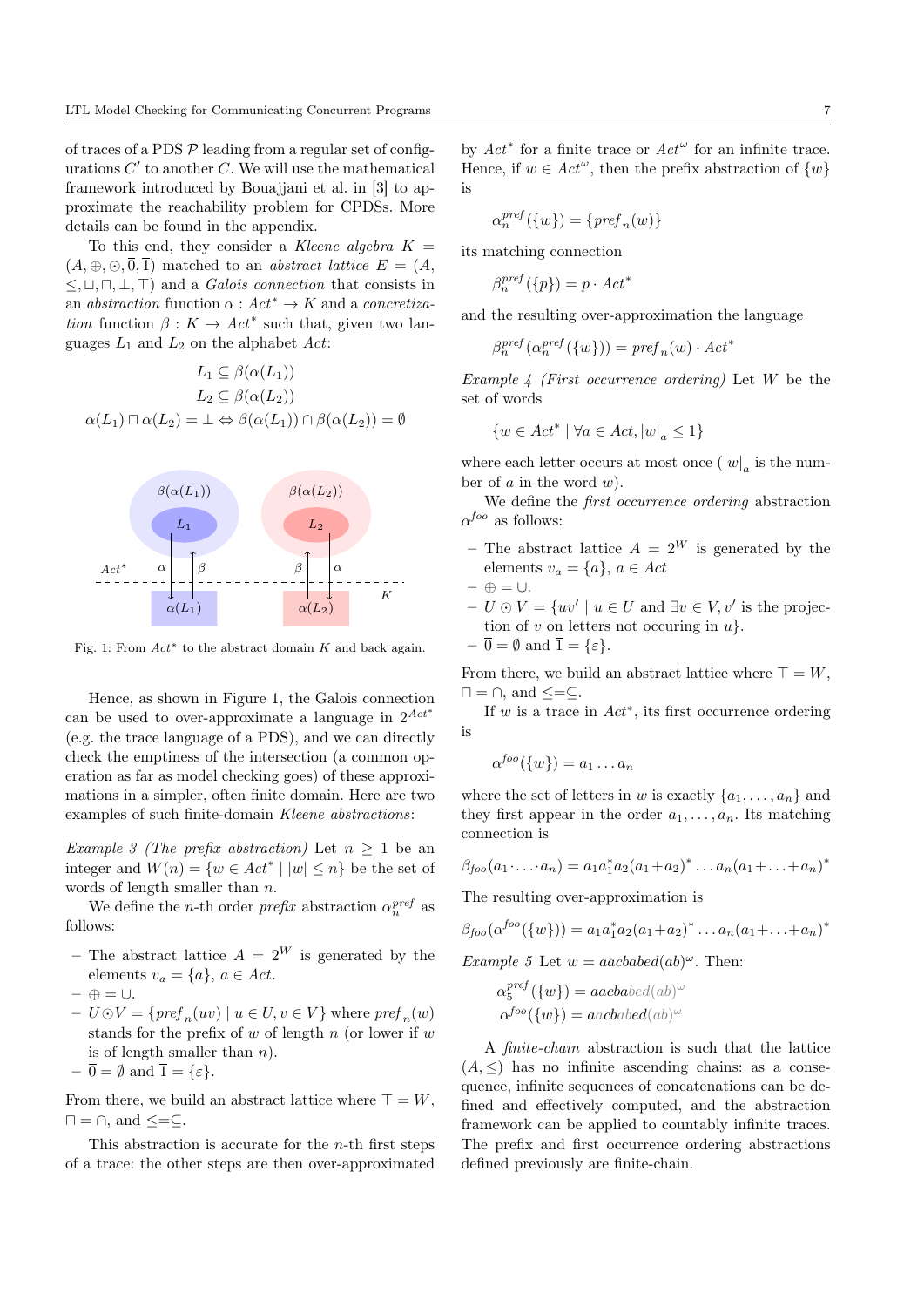# 5 Abstract Model Checking of LTL for CPDSs

In this section, as a main contribution of this paper, we will introduce an approximation framework for singleindexed LTL model checking on CPDSs.

#### 5.1 Abstracting accepting traces of a BPDA

We show in this subsection how to over-approximate the set of accepting traces of BPDA. To do so, we extend the abstract reachability analysis introduced in [3] to infinite runs.

Properties of accepting runs of BPDA. By Lemma 1, to each accepting run  $r$  of a BPDA  $BP$ , we can match a repeating head  $\langle p, \gamma \rangle \in Rep(\mathcal{BP})$  that it visits infinitely often. Conversely, if a run r of a BPDA  $BP$  visits a repeating head  $\langle p, \gamma \rangle \in Rep(\mathcal{BP})$  infinitely often, it is then obviously accepting since  $Rep(\mathcal{BP}) \subseteq G \times \Gamma$ . We will use the former property to abstract the set of accepting traces.

Let  $\langle p, \gamma \rangle \in Rep(\mathcal{BP})$  be a repeating head. An accepting trace visiting the set  $\langle p, \gamma I^* \rangle$  infinitely often can be split into two parts:

- (1) first, it must reach the set  $\langle p, \gamma I^* \rangle$  from the initial configuration  $c_0$ ;
- (2) then, it must infinitely often move from  $\langle p, \gamma I^* \rangle$  to  $\langle p, \gamma I^* \rangle$ , using a sequence of transitions of length superior or equal to one.

Part (1) of an accepting trace visiting  $\langle p, \gamma \rangle$  must therefore be in the set  $\mathcal{L}_{\mathcal{BP}}(\{c_0\}, \langle p, \gamma I^* \rangle)$ , and part (2), in the set  $[\mathcal{L}_{\mathcal{BP}}(\langle p, \gamma I^* \rangle, \langle p, \gamma I^* \rangle) / {\varepsilon}]^{\omega}$ .

As a consequence, the set

$$
\mathcal{L}_{\mathcal{BP}}(\{c_0\}, \langle p, \gamma I^* \rangle) \cdot (\mathcal{L}_{\mathcal{BP}}(\langle p, \gamma I^* \rangle, \langle p, \gamma I^* \rangle) / \{\varepsilon\})^{\omega}
$$

is an over-approximation of the set of accepting traces visiting the repeating head  $\langle p, \gamma \rangle$  infinitely often. Since it cannot be computed directly, we will apply the framework of Section 4 to abstract it.

Abstracting the set of accepting traces. Our method to abstract the set of accepting traces of a BPDA BP is the following:

- 1. Compute its finite set of repeating heads  $Rep(BP)$ .
- 2. For each repeating head  $\langle p, \gamma \rangle \in Rep(\mathcal{BP})$ , find if it is reachable from the initial configuration  $c_0$  by checking that

$$
pre^*(\langle p, \gamma I^* \rangle) \cap \{c_0\} \neq \emptyset
$$

This way, we can compute the set  $Rep^+(\mathcal{BP})$  of reachable repeating heads.

$$
c_0 \xrightarrow{\qquad I_{\langle p,\gamma\rangle}} \langle p,\gamma\Gamma^*\rangle \longrightarrow R_{\langle p,\gamma\rangle}
$$

Fig. 2: Abstracting the infinite set of traces matched to the repeating head  $\langle p, \gamma \rangle$ 

3. For each reachable repeating head  $\langle p, \gamma \rangle$  in the set  $Rep^+(\mathcal{BP})$ , compute an abstraction

$$
I_{\langle p,\gamma\rangle} = \alpha(\mathcal{L}_{\mathcal{BP}}(\{c_0\}, \langle p, \gamma I^* \rangle))
$$

of the set of traces leading from the initial configuration to the first occurrence of the repeating head; this yields part (1) of the accepting traces.

4. Compute an abstraction

$$
R_{\langle p,\gamma\rangle} = \alpha(\mathcal{L}_{\mathcal{BP}}(\langle p,\gamma\Gamma^*\rangle,\langle p,\gamma\Gamma^*\rangle))/\{\overline{1}\}
$$

of the set of non-trivial traces between two occurrences of the repeating head; this yields part (2) of the accepting traces. Note that  $(R_{\langle p,\gamma\rangle})^{\omega}$  is finite and can be computed as well, because the abstract domain is finite-chain.

5. Compute a finite-chain abstraction

$$
T_{\langle p,\gamma\rangle} = I_{\langle p,\gamma\rangle} \odot (R_{\langle p,\gamma\rangle})^{\omega}
$$

of the set of accepting traces visiting the repeating head  $\langle p, \gamma \rangle$  infinitely often, as shown in Figure 2. 6. Consider the finite sum

$$
T = \bigoplus T_{(p)}
$$

$$
=\bigoplus_{\langle p,\gamma\rangle\in Rep^+(\mathcal{BP})}T_{\langle p,\gamma\rangle}
$$

as an abstraction in the finite-chain domain of the set of all accepting traces of BP.

As a consequence, the following theorem holds:

Theorem 5 Given a BPDA BP, we can compute a finite-chain abstraction of its set of accepting traces  $L(BP)$ .

5.2 Abstracting the single-indexed model checking problem for CPDSs

Let  $\mathcal{CP} = (\mathcal{P}_1, \ldots, \mathcal{P}_n)$  be a CPDS and  $\varphi = (\psi_1, \ldots, \psi_n)$  $\psi_n$ ) a single-indexed LTL formula. Our goal is to compute an over-approximation of the undecidable singleindexed LTL model checking problem, i.e. compute an over-approximation of the set of runs of  $\mathcal{CP}$  verifying  $\varphi$ ; if this over-approximation is empty, so is the actual set of runs verifying  $\varphi$ , and the answer to the existential single-indexed model checking problem is negative.

Our intuition is, for each component  $P_i$ , to abstract the set of paths verifying  $\psi_i$ , then examine the emptiness of the intersection of these abstractions. However,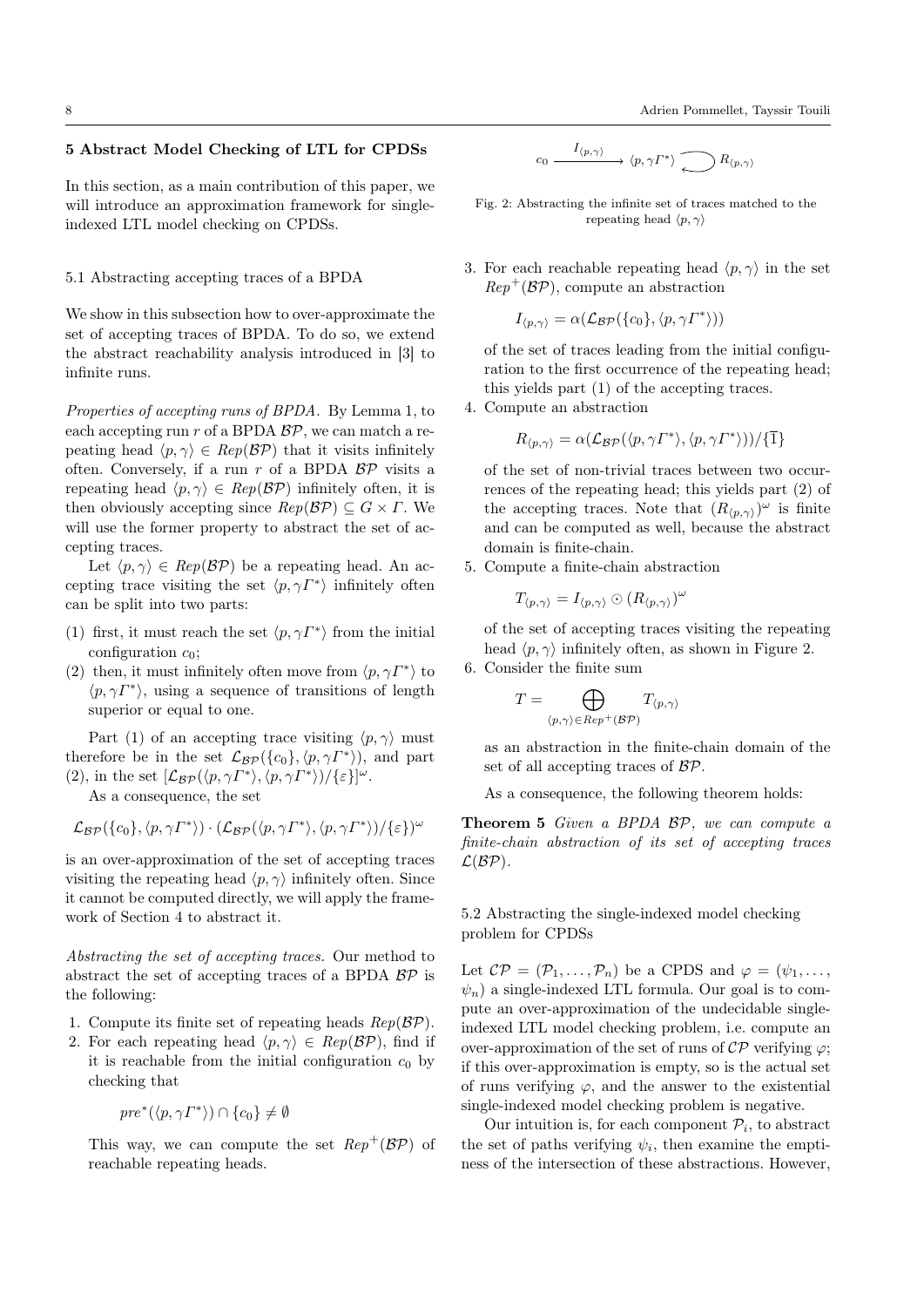in a global run of a CPDS, the execution paths of the pushdown components are interleaved. Synchronization signals between two threads  $j$  and  $k$  may occur in the global run but will not appear in local runs of the  $i$ -th pushdown component. We cannot therefore study the paths of a pushdown system  $\mathcal{P}_i$  in isolation from the other components.

Projecting global runs. For each pushdown component  $\mathcal{P}_i = (P_i, \text{Lab}_i \cup \{\tau\}, \Gamma, \Delta_i, c_0^i)$  of a CPDS  $\mathcal{CP} = (\mathcal{P}_1, \mathcal{P}_2)$  $\ldots, \mathcal{P}_n$ , we introduce a new PDS  $\mathcal{P}'_i = (P_i, Act, \Gamma, \Delta'_i, \Gamma'_i)$  $c_0^i$ ) such that:

- $\Delta_i$  ⊆  $\Delta'_i$ ; the new PDS  $\mathcal{P}'_i$  extends the pushdown component  $\mathcal{P}_i$ .
- $-$  For all  $p \in P_i$ ,  $\gamma \in \Gamma$ , and  $x \in \{\tau\} \cup \cup$  $\bigcup_{j\neq i\neq k} Lab_{j,k},$

 $(p, \gamma) \stackrel{x}{\rightarrow} (p, \gamma) \in \Delta'_i$ . We add to each control state self-loops labelled either by the internal action  $\tau$  or by every synchronization signal in  $Lab_{i,k}$  between pair of different processes j and k for all  $j \neq i \neq k$ .

The PDS  $\mathcal{P}'_i$  can either simulate  $\mathcal{P}_i$  or self-loop and output any possible signal emitted by other processes, be it an internal action or a synchronization between two other processes.

Given two regular sets of configurations  $C'$  and  $C$  of  $\mathcal{P}_i$ , and the language  $\mathcal{L}_{\mathcal{P}_i}(C', C)$  of traces leading from  $C'$  to  $C$ , we have

$$
\mathcal{L}_{\mathcal{P}_i'}(C',C) = \mathcal{L}_{\mathcal{P}_i}(C',C) \sqcup (\{\tau\} \cup \bigcup_{j \neq i \neq k} \mathit{Lab}_{j,k})^*
$$

where  $\mu$  is the interleaving operator: we shuffle the paths of  $P_i$  with internal and synchronization actions of other threads.

As a consequence, it allows us to over-approximate projections of the set of global runs:

**Lemma 2** Let  $g$  be a global run of the CPDS  $\mathcal{CP}$ . Then  $g^i$  is a run of  $\mathcal{P}'_i$ .

Intuitively, we can prove recursively that, at every step of  $g^i$ , we can either use an existing transition of  $\mathcal{P}_i$  if this step of the global run g involved the *i*-th component, or simulate any action performed by other threads with one of  $\mathcal{P}'_i$ 's own self-loops.

Application to the model checking problem. Let g be a global run of  $\mathcal{CP}$  and  $\varphi = (\psi_1, \ldots, \psi_n)$  a single-indexed LTL formula. Then  $g \models_{\nu} \varphi$  if and only if for each  $i =$  $1, \ldots, n, g^i \models_{\nu} \psi_i.$ 

By Lemma 2, if  $\forall r \in \text{Runs}_{\omega}(\mathcal{P}'_i)$ ,  $r \not\models_{\nu} \psi_i$ , then  $g^i \not\models_{\nu} \psi_i$ . By Theorem 3, there exists a BPDA  $\mathcal{BP}_i$  such that  $\mathcal{L}(\mathcal{BP}_i)$  is the set of all traces of runs of  $\mathcal{P}'_i$  verifying  $\psi_i$ .  $\mathcal{L}(\mathcal{BP}_i)$  is empty if and only if  $\forall r \in \text{Runs}_{\omega}(\mathcal{P}'_i)$ ,  $r \not\models \psi_i.$ 

The projections  $g^1, \ldots, g^n$  of a global run g have the same trace as the original run g. As a consequence, even if we can find in the automata  $\mathcal{P}'_1, \ldots, \mathcal{P}'_n$  runs accepting the LTL formulas  $\psi_1, \ldots, \psi_n$ , they can't be projections of a same accepting global run if they don't share the same trace.

We can use this property as a discriminating criterium for the existential single-indexed LTL model checking problem: we compute an abstraction of the set of accepting traces  $\alpha(\mathcal{L}(\mathcal{BP}_i))$  of each BPDA  $\mathcal{BP}_i$ then check if these abstractions share a common trace.

**Theorem 6** If  $\alpha(\mathcal{L}(\mathcal{BP}_1))\sqcap \ldots \sqcap \alpha(\mathcal{L}(\mathcal{BP}_n)) = \bot$ , then there is no global run of CP accepting the single-indexed LTL formula  $\varphi$ .

Proof (Theorem 6) Let us assume that there exists a global run g of  $\mathcal{CP}$  such that  $g \models \varphi$ . Let  $g^i$  be its projection on the component  $\mathcal{P}_i$ ,  $g^i$  is a run of  $\mathcal{P'}_i$  by Lemma 2, hence, its trace  $t^i$  should belong to the overapproximation  $\beta(\alpha(\mathcal{L}(\mathcal{BP}_i))$  of the set of traces of  $\mathcal{BP}_i$ .

However, the projections  $g^1, \ldots, g^n$  of g all have the same trace as g, hence,  $t^1 = \ldots = t^n = t$ . As a consequence

$$
t \in \beta(\alpha(\mathcal{L}(\mathcal{BP}_1)) \cap \ldots \cap \beta(\alpha(\mathcal{L}(\mathcal{BP}_n))
$$

This set is therefore not empty, hence, by definition of Galois connections,

$$
\alpha(\mathcal{L}(\mathcal{BP}_1)) \sqcap \ldots \sqcap \alpha(\mathcal{L}(\mathcal{BP}_n)) \neq \bot
$$

and there is a contradiction.  $\quad \Box$ 

We can decide in a finite-chain domain if

$$
\alpha(\mathcal{L}(\mathcal{BP}_1)) \sqcap \ldots \sqcap \alpha(\mathcal{L}(\mathcal{BP}_n)) \neq \bot
$$

Hence, Theorem 6 can be used to approximate the existential single-indexed model-checking problem.

# 5.3 The universal single-indexed model checking problem

We now try to apply our abstraction framework to the universal model checking problem:

Definition 9 (Universal model checking) Given a CPDS  $\mathcal{CP} = (\mathcal{P}_1, \ldots, \mathcal{P}_n)$  of  $\mathcal{CP}$ , a simple valuation on pushdown components  $\nu$ , and a single-indexed LTL formula  $\varphi,$   $\mathcal{CP} \models_{\nu} \varphi$  if and only if for each global run g of  $\mathcal{CP}, g \models_{\nu} \varphi$ . Determining whether this property hold is called the universal single-indexed model checking problem.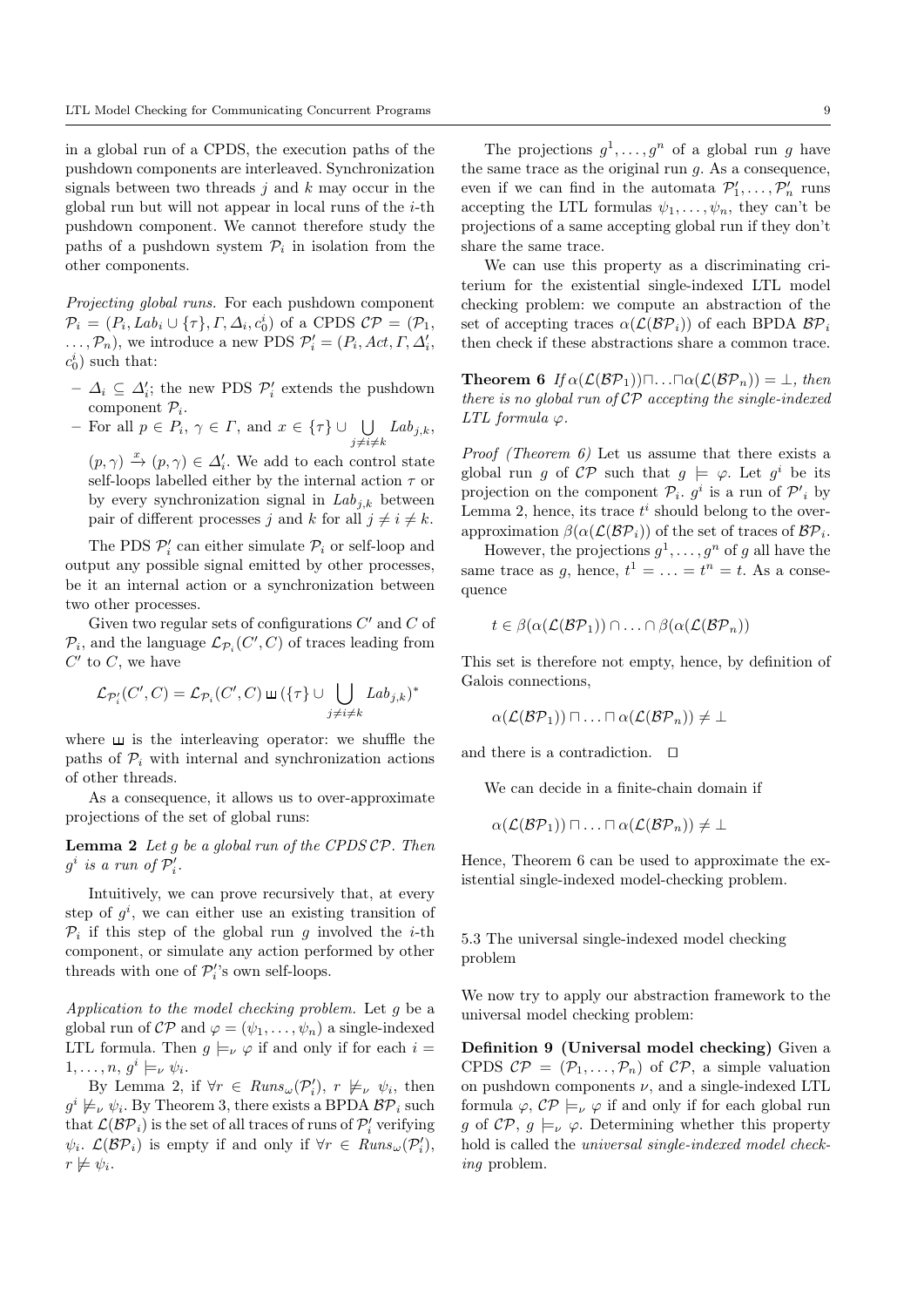Unlike LTL formulas, we don't know if the negation of a single-indexed LTL formula is also a single-indexed LTL formula. However, the following property holds:

$$
\neg(\mathcal{CP} \models_{\nu} \varphi)
$$
\n
$$
= \neg(\forall g \in Runs_{\omega}(\mathcal{CP}), \forall i \in \{1, ..., n\}), g_{i} \models_{\nu} \psi_{i})
$$
\n
$$
= \exists g \in Runs_{\omega}(\mathcal{CP}), \exists i \in \{1, ..., n\}, g_{i} \not\models_{\nu} \psi_{i}
$$
\n
$$
= \exists i \in \{1, ..., n\}, \exists g \in Runs_{\omega}(\mathcal{CP}), g_{i} \models_{\nu} \neg \psi_{i}
$$
\n
$$
= \bigvee_{i \in \{1, ..., n\}} \exists g \in Runs_{\omega}(\mathcal{CP}), g_{i} \models_{\nu} \neg \psi_{i}
$$
\n
$$
= \bigvee_{i \in \{1, ..., n\}} \exists g \in Runs_{\omega}(\mathcal{CP}), g \models_{\nu} \varphi_{i}
$$

Where  $\varphi_i$  is a single-indexed LTL formula such that its *i*-th component is the LTL formula  $\neg \psi_i$  and all the others are True.

As a consequence, at least one single-indexed existential model checking property " $\exists q \in \mathit{Runs}_{\omega}(\mathcal{CP}),$  $g \models_{\nu} \varphi_i$ " holds true if and only if  $\mathcal{CP} \not\models_{\nu} \varphi$ . Conversely, all the existential properties are wrong if and only if  $\mathcal{CP} \models_{\nu} \varphi$ .

#### 5.4 A summary of our abstraction procedures

In order to approximate the existential single-indexed model checking problem

"Given a CPDS  $\mathcal{CP} = (\mathcal{P}_1, \ldots, \mathcal{P}_n)$ , a single-indexed LTL formula  $\varphi = (\psi_1, \ldots, \psi_n)$ , and a simple valuation on pushdown components  $\nu$ , is there a global run g of  $\mathcal{CP}$  such that  $q \models_{\nu} \varphi$ ?"

we apply the following procedure:

- 1. For each component  $P_i$ , compute the altered PDS  $\mathcal{P}'_i$ .
- 2. Then compute the product BPDA  $\mathcal{BP}_i$  of  $\mathcal{P}'_i$  and  $\psi_i$ according to Theorem 3
- 3. Compute the abstraction  $\alpha(\mathcal{L}(\mathcal{BP}_i))$ .
- 4. Check that  $\alpha(\mathcal{L}(\mathcal{BP}_1)) \sqcap \ldots \sqcap \alpha(\mathcal{L}(\mathcal{BP}_n)) = \bot$ .
- 5. If this is true, then by Theorem 6, the answer to the existential single-indexed model checking problem is negative.
- 6. However, if this is not the case, we can't draw any immediate conclusion. We may use the abstract counter-example to help us find an actual run of  $\mathcal{CP}$  that verifies  $\varphi$ . We may also refine the Kleene abstraction by increasing its order if it's a prefix abstraction.

Note that, as an optimization, we can perform an emptiness check on the BPDA  $\mathcal{BP}_i$  before abstracting its language  $\alpha(\mathcal{L}(\mathcal{BP}_i))$ . If  $\mathcal{L}(\mathcal{BP}_i) = \emptyset$ , then there is obviously no global run g such that  $g_i \models_{\nu} \psi_i$  and the answer to the existential problem is negative. By doing

so, we avoid computing the abstraction  $\alpha(\mathcal{L}(\mathcal{BP}_i))$  that may lead to spurious counter-examples if it were not empty.

However, if we want to solve the universal singleindexed model checking problem

"Is it true that if g is a global run of  $\mathcal{CP}$  then  $g \models_{\nu} \varphi$ ?"

we apply instead this procedure:

- 1. For each component  $\psi_i$  of  $\varphi$ , approximate the existential model checking of  $\varphi_i$  (as defined in subsection 5.3)) on  $\mathcal{CP}$ , using the procedure described above.
- 2. If, for every sub-problem

$$
``\exists g \in Runs_{\omega}(\mathcal{CP}), g \models_{\nu} \varphi_i"
$$

the procedure returns a negative answer, then the answer to the universal single-indexed model checking of  $\varphi$  is positive.

3. However, if this is not the case, we can't draw any immediate conclusion. We may use the abstract counter-example to help us find an actual run of  $\mathcal{CP}$  that does not verify  $\varphi$ . We may also refine the Kleene abstraction by increasing its order if it's a prefix abstraction.

We can apply this abstraction framework to *safety* - ensuring that an unsafe state is never reached - or liveness - checking that a desirable state can always be eventually reached - properties. By design, our procedure is better at providing a positive answer to these problems, as a definitive negative answer would require us to compute an infinite run as a counter-example, something we are not yet capable of (even as a semidecision procedure). It is unlikely such a semi-decision procedure is even possible, as the actual set we are approximating is an intersection of  $\omega$ -context free languages.

# 6 Model Checking Stutter-invariant LTL Formulas on CPDSs

In the previous section, we focused on single-indexed LTL model checking for CPDSs. The valuation function was applied on a thread per thread basis: only one configuration in the set of configurations of pushdown components was evaluated at a time. It can be argued that such a definition is not natural, as local properties are applied to projections of a global run.

Hence, we should consider the LTL model checking problem on CPDSs where the valuation function takes a global configuration in the set  $\text{Conf}_{\mathcal{P}_1} \times \ldots \times \text{Conf}_{\mathcal{P}_n}$ as an input. This problem is obviously undecidable, but we show that it can be abstracted for the sub-class of stutter-invariant LTL formulas.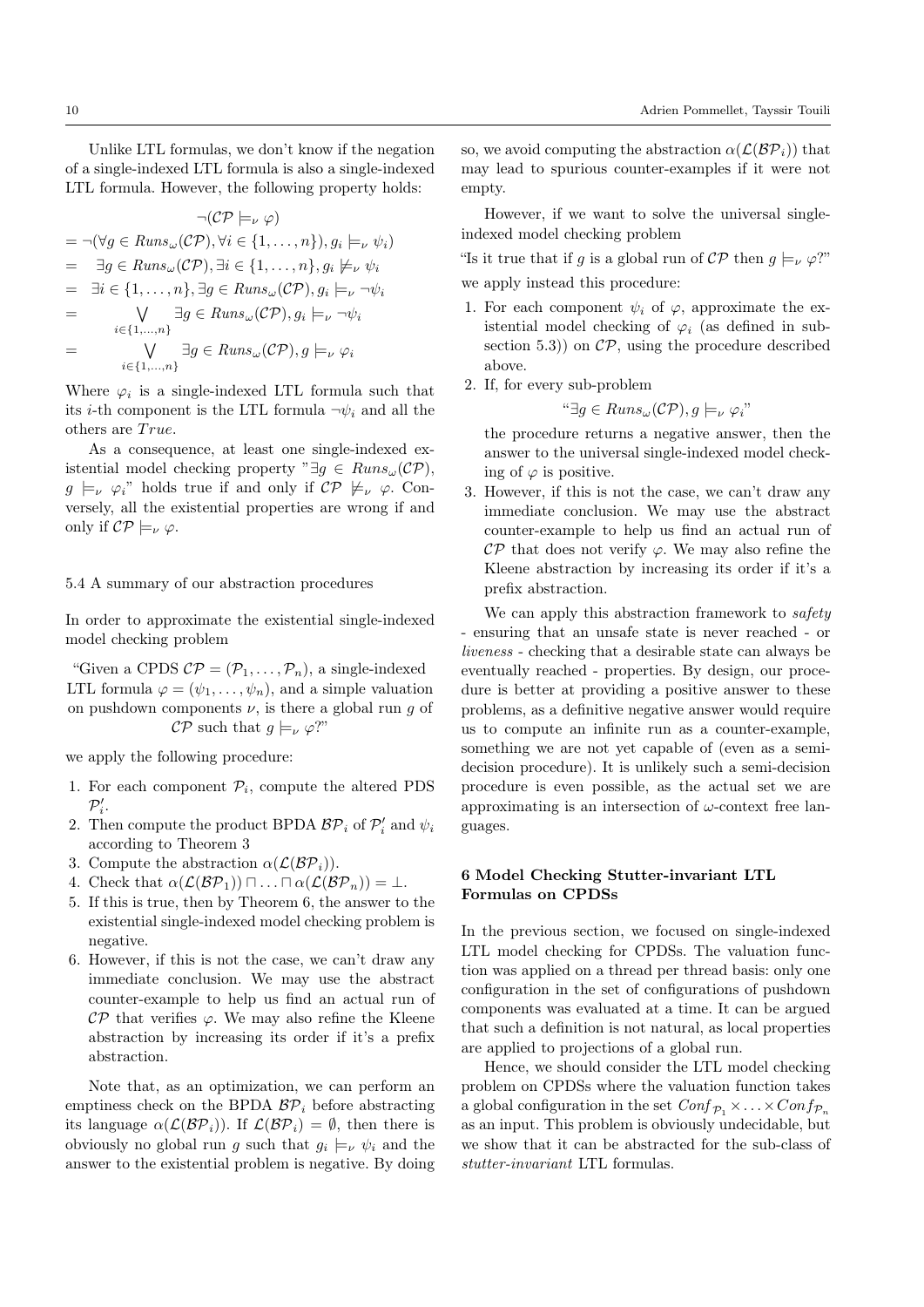#### 6.1 Generic model checking for CPDSs

Given a CPDS  $\mathcal{CP} = (\mathcal{P}_1, \ldots, \mathcal{P}_n)$ , let  $\nu : \mathit{Conf}_{\mathcal{CP}} \rightarrow$  $2^{AP}$  be a valuation function on global configurations. It is said to be simple if

$$
\forall w_1, \dots, w_n, w'_1, \dots, w'_n \in \Gamma^*
$$
  

$$
\forall p_1 \in P_1, \dots, p_n \in P_n, \forall \gamma_1, \dots, \gamma_n \in \Gamma,
$$

we have

$$
\nu(\langle p_1, \gamma_1 w_1 \rangle, \ldots, \langle p_n, \gamma_n w_n \rangle) \n= \nu(\langle p_1, \gamma_1 w'_1 \rangle, \ldots, \langle p_n, \gamma_n w'_n \rangle)
$$

Intuitively, a simple valuation on global configurations is equivalent to a function

$$
\nu : (P_1 \times \Gamma) \cup \ldots \cup (P_n \times \Gamma) \to 2^{AP}
$$

that only depends on the control state and the top stack symbol of each component. To each global run  $q$  of  $\mathcal{CP}$ , we can match a path  $\nu(g) \in Paths$ .

We will now consider the general model checking problem, similar to the simpler PDS case:

**Definition 10 (LTL semantics)** Given a CPDS  $\mathcal{CP}$ , an infinite global run g of  $\mathcal{CP}$ , a LTL formula  $\varphi$ , and a simple valuation on global configurations  $\nu, g \models_{\nu} \varphi$ if and only if  $\nu(g) \models \varphi$ . Finding such a global run g is called the existential model checking problem.

This problem is obviously undecidable, being more general than the already undecidable reachability problem.

#### 6.2 Stutter-invariant LTL formulas

Intuitively, stutter-invariant formulas are such that adding or removing repetitions in a path does not change its evaluation for such formulas. Hence, sequences that differ only in the amount of stuttering can be considered equivalent when checking stutter-invariant properties.

Definition 11 (Stutter-invariance) A LTL formula  $\varphi$  is said to be *stutter-invariant* if,  $\forall (\pi_i)_{>0} \in \mathit{Paths}$  and  $\forall (n_i)_{i \geq 0} \in (\mathbb{N}^*)^{\mathbb{N}},$ 

$$
\pi_0^{n_0}\pi_1^{n_1}\ldots\models\varphi\text{ if and only if }\pi\models\varphi
$$

where  $\pi_0^{n_0} \pi_1^{n_1} \dots$  stands for the infinite sequence where the *i*-th value of  $\pi$  is repeated  $n_i$  times. The paths  $\pi_0^{n_0} \pi_1^{n_1} \dots$  and  $\pi$  are said to be *stutter-equivalent*.

As proven by Peled et al. in [10], LTL formulas without the operator *next*  $(X)$  are stutter-invariant and, conversely, any stutter-invariant LTL property is equivalent to an LTL  $\setminus$  (X) formula. The *next* operator is seldom used in concurrent model checking: hence, abstracting the stutter-invariant LTL model checking problem for CPDSs would be a worthy addition to existing verification techniques.

Note that the set of stutter-invariant formulas is stable by negation. As a consequence, the universal and existential stutter-invariant LTL model checking problems are equivalent:

$$
(\forall r, r \models \varphi) \Leftrightarrow \neg (\exists r, r \models \neg \varphi)
$$

6.3 Abstract model checking for stutter-invariant LTL

In this sub-section, we show how our abstraction framework for single-indexed LTL formulas can be applied to stutter-invariant model checking:

**Theorem 7** Let  $\mathcal{CP}$  be a CPDS,  $\nu$  a simple valuation on global configurations, and  $\varphi$ , a stutter-invariant LTL formula. Then there exists a CPDS  $\mathcal{CP}'$ , a simple valuation on configurations of pushdown components  $\nu'$ , and a single-indexed formula  $\psi$  such that there exists a global run g of  $\mathcal{CP}$  verifying  $g \models_{\nu} \varphi$  if and only if there exists a global run g' of  $\mathcal{CP}'$  verifying  $g' \models_{\nu'} \psi$ .

As a consequence, if there is no global run  $g'$  of  $\mathcal{CP}'$ such that  $g' \models_{\nu'} \psi$ , then there is no global run of  $\mathcal{CP}$ such that  $g \models_{\nu} \varphi$ . Our abstraction framework on  $\mathcal{CP}'$ can provide us with a negative answer to the existential stutter-invariant model checking problem (or, similarly, with a positive answer to the universal problem).

Reduction to the single-indexed case. Intuitively, we will add to the pushdown components of  $\mathcal{CP}$  a new PDS called the controller, whose purpose will be to store in its control state the current states and stack symbols of the other components so that it can be used as an input for the simple valuation function  $\nu$ . To do so, we will modify the pushdown components so that after each transition they must send a status update to the controller.

As a consequence, the valuations of the actual global configurations of the CPDS  $\mathcal{CP}$  and of the top configurations stored in the controller's memory will be similar, although the extra transitions added by the synchronization process between the controller and the other pushdown components will cause some stuttering. A global run of  $\mathcal{CP}$  can therefore be used to design a new global run in the modified CPDS such that its projection on the controller will be equivalent as far as the verification of stutter-invariant properties is concerned.

Proof (Theorem 7) Without loss of generality, we assume that the control states sets  $(P_i)_{i=1...n}$  are disjoint,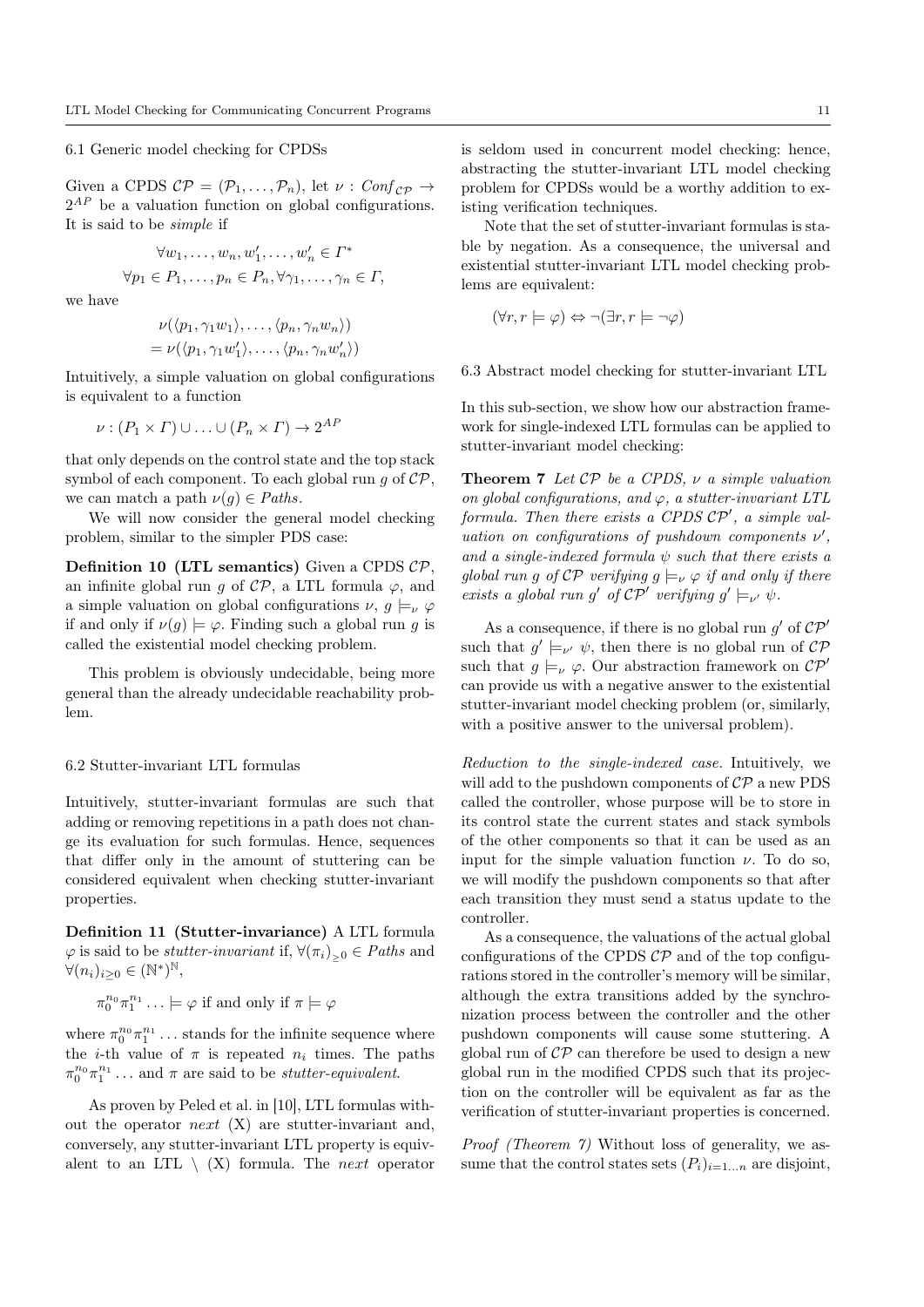that each pushdown component  $\mathcal{P}_i$  has a bottom stack symbol  $\perp$  in  $\Gamma$  that can never be popped and a starting configuration of the form  $c_0^i = \langle s_0^i, \perp \rangle$ .

Modifying the pushdown components. For each pushdown component  $\mathcal{P}_i = (P_i, \{\tau\} \cup \text{Lab}_i, \Gamma, \Delta_i, c_0^i)$ , we introduce a new PDS  $\mathcal{P}'_i = (P'_i, \Sigma_i, \Gamma, \Delta'_i, c_0^i)$  such that:

- Let  $P_i^j, j \in \{1, ..., n\}$  be disjoint copies of  $P_i$ . Then

 $P'_i = P_i \cup P_i^1 \cup \ldots \cup P_i^n$ 

- To each state  $p \in P$ , we match a state  $p^j \in P_i^j$ .
- We add new synchronization signals between the controller and the pushdown components:

$$
\Sigma_i = \{\tau\} \cup \text{Lab}_i \cup (P_i \times \Gamma \times \{1, \ldots, n\})
$$

 $- \forall (p, \gamma) \stackrel{a}{\rightarrow} (q, w) \in \Delta_i$  such that  $a \in Lab_{i,j}$ , we have

$$
(p,\gamma) \xrightarrow{a} (q^j,w) \in \varDelta_i'
$$

Unlike  $\Delta_i$ , instead of moving straight to q, the PDS goes through an intermediate state  $q^j$ .

 $- \ \forall (p, \gamma) \stackrel{\tau}{\rightarrow} (q, w) \in \Delta_i$  we have

$$
(p,\gamma)\xrightarrow{\tau} (q^i,w)\in\varDelta_i'
$$

The PDS goes through an intermediate state  $q<sup>i</sup>$  instead of moving straight to q.

 $-\forall p \in P_i$  and  $\gamma \in \Gamma, \forall j \in \{1, \ldots, n\}$ , we have

$$
(p^j, \gamma) \xrightarrow{(p, \gamma, j)} (p, \gamma) \in \Delta_i'
$$

When the PDS is in an intermediate state  $p<sup>j</sup>$ , it moves to an actual state  $p \in P_i$  and sends to the controller  $\mathcal C$  a signal stating its current state, its top stack symbol (there is always one since we can't pop the bottom of the stack), and the index of the pushdown component it previously synchronized with  $(i)$ stands for internal transitions of  $\mathcal{P}_i$ ) so that the controller can update its configuration.

Designing the controller. We define a new pushdown component  $\mathcal{C} = (C, \Sigma, \Gamma, \Delta_c)$  called the *controller* such that:

– Let the set of control states be

$$
C = (P_1 \times \Gamma) \times (P_2 \times \Gamma) \times \ldots \times (P_n \times \Gamma) \times \text{Buffer}
$$

where

$$
Buffer = ((P_1 \cup \ldots \cup P_n) \times \Gamma \times \{1, ..., n\}) \cup \{Empty\}
$$

The set of control states stores the state and top stack symbols of the n other components, but also features a buffer that can either store a state and top stack symbol of a pushdown component or wait in an Empty state.

– Let the input alphabet be

$$
\Sigma = (P_1 \cup \ldots \cup P_n) \times \Gamma \times \{1, \ldots, n\}
$$

The input alphabet can be used to receive the state and top stack symbols of another pushdown component, as well as the index of the pushdown component it last synchronized with (an internal transition is considered as a synchronization of a component  $\mathcal{P}'_i$  with itself).

– For each pushdown component  $P_i$ ,

$$
\forall p_1 \in P_1, \dots, \forall p_n \in P_n, \forall q_i \in P_i, \forall \gamma_1, \dots, \gamma_n, \gamma'_i \in \Gamma
$$

we add to  $\Delta_c$  the transition

$$
((\langle p_1, \gamma_1 \rangle, \ldots, \langle p_i, \gamma_i \rangle, \ldots, \langle p_n, \gamma_n \rangle, \text{Empty}), \perp)
$$

$$
\xrightarrow{\langle q_i, \gamma'_i, i \rangle}
$$

$$
((\langle p_1, \gamma_1 \rangle, \ldots, \langle q_i, \gamma'_i \rangle, \ldots, \langle p_n, \gamma_n \rangle, \mathit{Empty}), \perp)
$$

If the buffer is empty and the controller receives a signal triggered by an internal transition of a pushdown component, then it can directly update its state according to the information sent.

– For each pushdown component  $\mathcal{P}_i$ ,  $\forall j \neq i$ ,

$$
\forall p_1 \in P_1, \dots, \forall p_n \in P_n, \forall q_i \in P_i, \forall \gamma_1, \dots, \gamma_n, \gamma'_i \in \Gamma
$$

we add to  $\Delta_c$  the transition

$$
((\langle p_1, \gamma_1 \rangle, \ldots, \langle p_i, \gamma_i \rangle, \ldots, \langle p_n, \gamma_n \rangle, \text{Empty}), \perp)
$$
  

$$
\xrightarrow{\langle q_i, \gamma'_i, j \rangle}
$$

$$
((\langle p_1, \gamma_1 \rangle, \ldots, \langle p_i, \gamma_i \rangle, \ldots, \langle p_n, \gamma_n \rangle, \langle q_i, \gamma_i, j \rangle), \perp)
$$

If the buffer is empty and the controller receives a signal triggered by a synchronized transition of a pushdown component, then the data sent is stored in the buffer and the controller waits for the signal of the other component that took part in the synchronized transition.

– For each pushdown component  $\mathcal{P}_i$ ,  $\forall j \neq i$ ,

$$
\forall p_1 \in P_1, \dots, \forall p_n \in P_n, \forall q_i \in P_i, \forall q_j \in P_j, \forall \gamma_1, \dots, \gamma_n, \gamma'_i, \gamma'_j \in \Gamma
$$

we add to  $\Delta_c$  the transition

$$
((\langle p_1, \gamma_1 \rangle, \dots, \langle p_i, \gamma_i \rangle, \dots, \langle p_j, \gamma_j \rangle, \dots, \langle p_n, \gamma_n \rangle, \langle q_j, \gamma'_j, i \rangle), \perp)
$$

$$
\xrightarrow{\langle q_i, \gamma'_i, j \rangle} ((\langle p_1, \gamma_1 \rangle, \dots, \langle q_i, \gamma'_i \rangle, \dots, \langle q_j, \gamma'_j \rangle, \dots, \langle p_n, \gamma_n \rangle, Empty), \perp)
$$

If the buffer is full, then the controller updates its states according to the information sent by the expected pushdown component as well as the data stored in the buffer.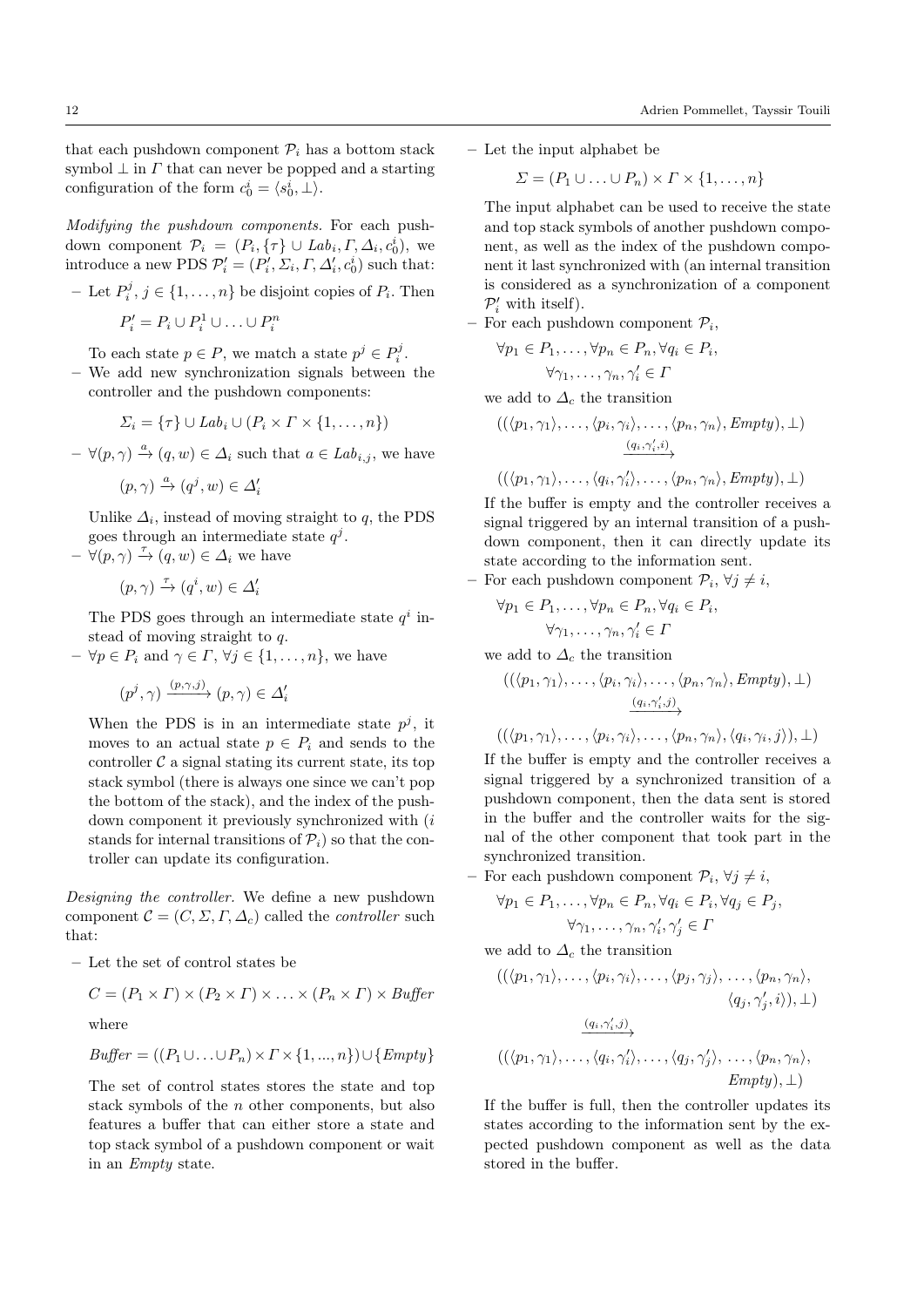We introduce a buffer in order to handle synchronized transitions between two pushdown components: if, in a global run, a synchronized transition is such that a CPDS moves from configuration

 $(\langle p_1, \gamma_1 w_1 \rangle, \langle p_2, \gamma_2 w_2 \rangle)$ 

to

 $(\langle p'_1,\gamma'_1 w_1\rangle,\langle p'_2,\gamma'_2 w_2\rangle)$ 

then the representation of the pushdown components in the controller should move from

 $(\langle p_1, \gamma_1 \rangle, \langle p_2, \gamma_2 \rangle)$ 

to

$$
(\langle p'_1, \gamma'_1\rangle, \langle p'_2, \gamma'_2\rangle)
$$

without going through the partially updated configuration

 $(\langle p_1',\gamma_1'\rangle,\langle p_2,\gamma_2\rangle)$ 

that is never reached by the original CPDS. To avoid this issue, the first synchronization signal will be stored in the buffer, then both configurations are updated at the same time, using the buffer and the next synchronization signal.

Example 6 (Handling internal transitions) The run  $r_i$ 

$$
\langle p_i, \gamma_i w \rangle \xrightarrow{\tau} \langle q_i^i, \gamma_i' w \rangle \xrightarrow{(q_i, \gamma_i', i)} \langle q_i, \gamma_i' w \rangle
$$

of the pushdown component  $\mathcal{P}'_i$  can synchronize with the run  $r$ 

$$
(\ldots, \langle p_i, \gamma_i \rangle, \ldots, Empty) \xrightarrow{(q_i, \gamma'_i, i)} (\ldots, \langle q_i, \gamma'_i \rangle, \ldots, Empty)
$$

of the controller.

Example 7 (Handling synchronized transitions) Consider the run  $r_i$ 

$$
\langle p_i, \gamma_i w_i \rangle \xrightarrow{a} \langle q_i^j, \gamma_i' w_i \rangle \xrightarrow{(q_i, \gamma_i', j)} \langle q_i, \gamma_i' w_i \rangle
$$

and the run  $r_i$ 

$$
\langle p_j, \gamma_j w_j \rangle \xrightarrow{a} \langle q_j^i, \gamma_j' w_j \rangle \xrightarrow{(q_j, \gamma_j', i)} \langle q_j, \gamma_j' w_j \rangle
$$

of the pushdown components  $\mathcal{P}'_i$  and  $\mathcal{P}'_j$  that can synchronize with the run r

$$
(\ldots, \langle p_i, \gamma_i \rangle, \ldots, \langle p_j, \gamma_j \rangle, \ldots, Empty)
$$

$$
\xrightarrow{\langle q_i, \gamma'_i, j \rangle} (\ldots, \langle p_i, \gamma_i \rangle, \ldots, \langle p_j, \gamma_j \rangle, \ldots, \langle q_i, \gamma'_i, j \rangle)
$$

$$
\xrightarrow{\langle q_j, \gamma'_j, i \rangle} (\ldots, \langle q_i, \gamma'_i \rangle, \ldots, \langle q_j, \gamma'_j \rangle, \ldots, Empty)
$$

of the controller.

The valuation function. We define a new simple valuation function  $\nu'$  for the pushdown component on the set

$$
(P_1 \times \Gamma) \cup \ldots \cup (P_n \times \Gamma) \cup ((P_1 \times \Gamma) \times \ldots
$$

$$
\times (P_n \times \Gamma) \times \text{Buffer})
$$

$$
- \nu'((x, y)) = \nu(x) \text{ if}
$$

$$
x \in (P_1 \times \Gamma) \times (P_2 \times \Gamma) \times \ldots \times (P_n \times \Gamma)
$$

and  $y \in$  *Buffer*; the valuation function on the controller is equivalent to the simple valuation of global configurations of  $\mathcal{CP}$ , and ignores the value of the buffer.

$$
- \nu'(x) = True \text{ if}
$$

$$
x \in (P_1 \times \Gamma) \cup ... \cup (P_n \times \Gamma)
$$

The valuation function on the  $n$  other pushdown components is not relevant and always true.

The CPDS and the single-indexed LTL formula. Let us consider the CPDS with  $n + 1$  components

$$
\mathcal{CP}'=(\mathcal{C},\mathcal{P}'_1,\ldots,\mathcal{P}'_n)
$$

on the alphabet

$$
Act' = Act \cup (P_1 \cup \ldots \cup P_n) \times \Gamma \times \{1, \ldots, n\}
$$

and the single-indexed formula

$$
\psi = (\varphi, \text{True}, \dots, \text{True})
$$

Our goal is to simulate (with some repetitions) in the controller component of  $\mathcal{CP}'$  paths matched to global runs of the original CPDS  $\mathcal{CP}$ , and check the stutterinvariant formula  $\varphi$  there.

Computing a new global run. Let us assume that a global run q of  $\mathcal{CP}$  verifying the stutter-invariant LTL formula  $\varphi$  exists. We will define inductively a global run  $g'$  on  $\mathcal{CP}'$ , starting from the initial configuration

$$
((\langle s_0^1, \perp \rangle, \ldots, \langle s_0^n, \perp \rangle, \text{Empty}), c_0^1, \ldots, c_0^n)
$$

For each transition of the form

$$
(\langle p_1, \gamma_1 w_1 \rangle, \dots, \langle p_n, \gamma_n w_n \rangle) \xrightarrow{x} c_{\mathcal{P}}
$$

$$
(\langle q_1, \gamma_1' w_1' \rangle, \dots, \langle q_n, \gamma_n' w_n' \rangle)
$$

belonging to  $g$ , we will design a sequence of transitions of  $g'$  such that, given

$$
v = \nu((\langle p_1, \gamma_1 w_1 \rangle, \ldots, \langle p_n, \gamma_n w_n \rangle))
$$

and

$$
v' = \nu((\langle q_1, \gamma'_1 w'_1 \rangle, \ldots, \langle q_n, \gamma'_n w'_n \rangle))
$$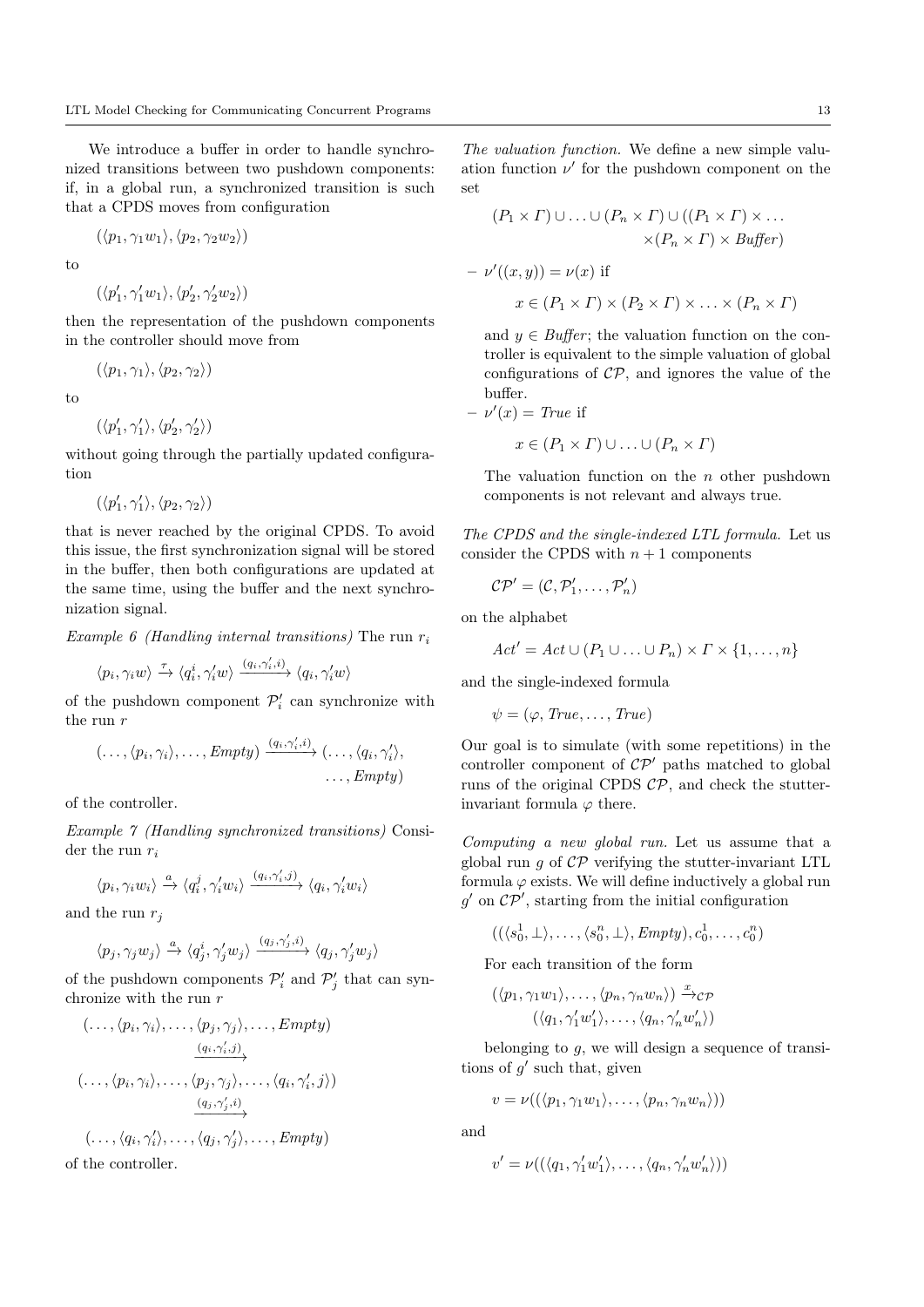the valuation  $\nu'$  on the controller C goes through a sequence of the form  $v^{\lambda}v'^{\mu}$ . Moreover, g' should otherwise be similar to  $g$  w.r.t. the other  $n$  pushdown components, interactions with the controller component notwithstanding.

1. If  $x = \tau$ , then the system  $\mathcal{CP}$  executes in a component  $\mathcal{P}_i$  an internal action

$$
\langle p_i, \gamma_i w_i \rangle \xrightarrow{\tau} \mathcal{P}_i \langle q_i, \gamma'_i w'_i \rangle
$$

and  $\forall j \neq i$ 

$$
\langle p_j, \gamma_j w_j \rangle = \langle q_j, \gamma'_j w'_j \rangle
$$

We first use in  $\mathcal{CP}'$  an internal transition

$$
\langle p_i, \gamma_i w_i \rangle \xrightarrow{\tau} _{\mathcal{P}'_i} \langle q_i^i, \gamma_i' w_i' \rangle
$$

of the component  $\mathcal{P}'_i$ .

It is then followed by a synchronized action between the transition

$$
\langle q_i^i, \gamma_i^\prime w_i^\prime \rangle \xrightarrow{(q_i, \gamma_i^\prime, i)} \hspace{-0.2cm} \mathcal{P}_i^\prime \; \langle q_i, \gamma_i^\prime w_i^\prime \rangle
$$

of the system  $\mathcal{P}'_i$  and the transition

$$
((\langle p_1, \gamma_1 \rangle, \dots, \langle p_i, \gamma_i \rangle, \dots, \langle p_n, \gamma_n \rangle, \text{Empty}), \perp)
$$

$$
\xrightarrow{\langle q_i, \gamma'_i, i \rangle}
$$

$$
((\langle p_1, \gamma_1 \rangle, \dots, \langle q_i, \gamma'_i \rangle, \dots, \langle p_n, \gamma_n \rangle, \text{Empty}), \perp)
$$

of the controller  $C$ .

Intuitively, the  $i$ -th component performs the internal action then synchronizes with the controller to update the stack configurations.  $\mathcal{CP}$  performed the internal action in one step,  $\mathcal{CP}'$  in two. The latter path stutters once, as the controller's state does not change during the first step.

2. if  $x = a$ ,  $a \in Lab_{i,j}$ , then the system  $\mathcal{CP}$  executes a synchronized action between two components  $P_i$ and  $\mathcal{P}_j$ , but otherwise,  $\forall k \neq j, i$ ,

$$
\langle p_k, \gamma_k w_k \rangle = \langle q_k, \gamma'_k w'_k \rangle
$$

We first perform in  $\mathcal{CP}'$  a synchronized action between the transition

$$
\langle p_i, \gamma_i w_i \rangle \xrightarrow{a} \mathcal{P}'_i \langle q_i^j, \gamma'_i w'_i \rangle
$$

of the component  $\mathcal{P}'_i$  and the transition

$$
\langle p_j, \gamma_j w_j \rangle \xrightarrow{a} \mathcal{P}'_j \langle q^i_j, \gamma'_j w'_j \rangle
$$

of the component  $\mathcal{P}'_j$ .

Then we perform a synchronized action between the transition

$$
\langle q_i^j, \gamma_i^\prime w_i^\prime \rangle \xrightarrow{(q_i, \gamma_i^\prime, j)} \mathcal{P}_i^\prime \; \langle q_i, \gamma_i^\prime w_i^\prime \rangle
$$

of the system  $\mathcal{P}'_i$  and the transition

$$
((\langle p_1, \gamma_1 \rangle, \dots, \langle p_i, \gamma_i \rangle, \dots, \langle p_n, \gamma_n \rangle, Empty), \perp)
$$

$$
\xrightarrow{(q_i, \gamma'_i, j)} ((\langle p_1, \gamma_1 \rangle, \dots, \langle p_i, \gamma_i \rangle, \dots, \langle p_n, \gamma_n \rangle, \langle q_i, \gamma'_i, j \rangle), \perp)
$$

of the controller  $C$ .

It is finally followed by a synchronized action between the transition

$$
\langle q^i_j, \gamma'_j w'_j \rangle \xrightarrow{(q_j, \gamma'_j, i)} \mathcal{P}'_j \ \langle q_j, \gamma'_j w'_j \rangle
$$

of  $\mathcal{P}'_j$  and the transition

$$
((\langle p_1, \gamma_1 \rangle, \dots, \langle p_i, \gamma_i \rangle, \dots, \langle p_j, \gamma_j \rangle, \dots, \langle p_n, \gamma_n \rangle, \langle q_i, \gamma'_i, j \rangle), \perp)
$$

$$
\xrightarrow{(q_j, \gamma'_j, i)} ((\langle p_1, \gamma_1 \rangle, \dots, \langle p'_i, \gamma'_i \rangle, \dots, \langle p'_j, \gamma'_j \rangle, \dots, \langle p_n, \gamma_n \rangle, Empty), \perp)
$$

of the controller  $\mathcal{C}$ .

We perform a synchronized action between  $\mathcal{P}_i$  and  $P_i$ , then we update the controller by synchronizing  $\mathcal C$  and  $\mathcal P_i$ , storing in the buffer the updated state to avoid a partially updated (hence incorrect) configuration, then we eventually synchronize C and  $\mathcal{P}_i$ while emptying the buffer.

When the valuation path g of  $\mathcal{CP}$  goes through the values  $vv'$ , the valuation path g' of the controller in  $\mathcal{CP}'$ goes through the values  $v^2v'$  in case 1, and through the values  $v^3v'$  in case 2. Since  $\varphi$  is stutter-invariant and holds for  $g$ , then it must hold for the projection of  $g'$ on the controller C, hence  $g' \models_{\nu'} \psi$ .

From  $\mathcal{CP}'$  to  $\mathcal{CP}$ . Let g' be a global run of  $\mathcal{CP}'$ . By design, if we remove any synchronized transition involving the controller from  $g'$  and replace every transition of the form  $(p, \gamma) \stackrel{x}{\rightarrow} (q^j, w) \in \mathring{A}'_i$  belonging to  $\mathcal{P}'_i$  by its equivalent  $(p, \gamma) \stackrel{x}{\rightarrow} (q, w) \in \Lambda_i$  in  $\mathcal{P}_i$ , we end up with a global run g of  $\mathcal{CP}$  such that  $\nu(g)$  and  $\nu'(g')$ are stutter-equivalent. Hence,  $\nu(g) \models \varphi$  if and only if  $\nu'(g') \models \psi$ .  $\Box$ 

### 7 Application to race conditions

A race condition is an issue peculiar to multi-threaded programs that happens when events do not occur in the order the programmer intended, such as concurrent operations on a shared memory location. In this section, we show a toy example of a race condition in a CPDS that can be detected thanks to our abstraction.

This example is inspired by the works in [6,9,15] on a Windows NT Bluetooth driver.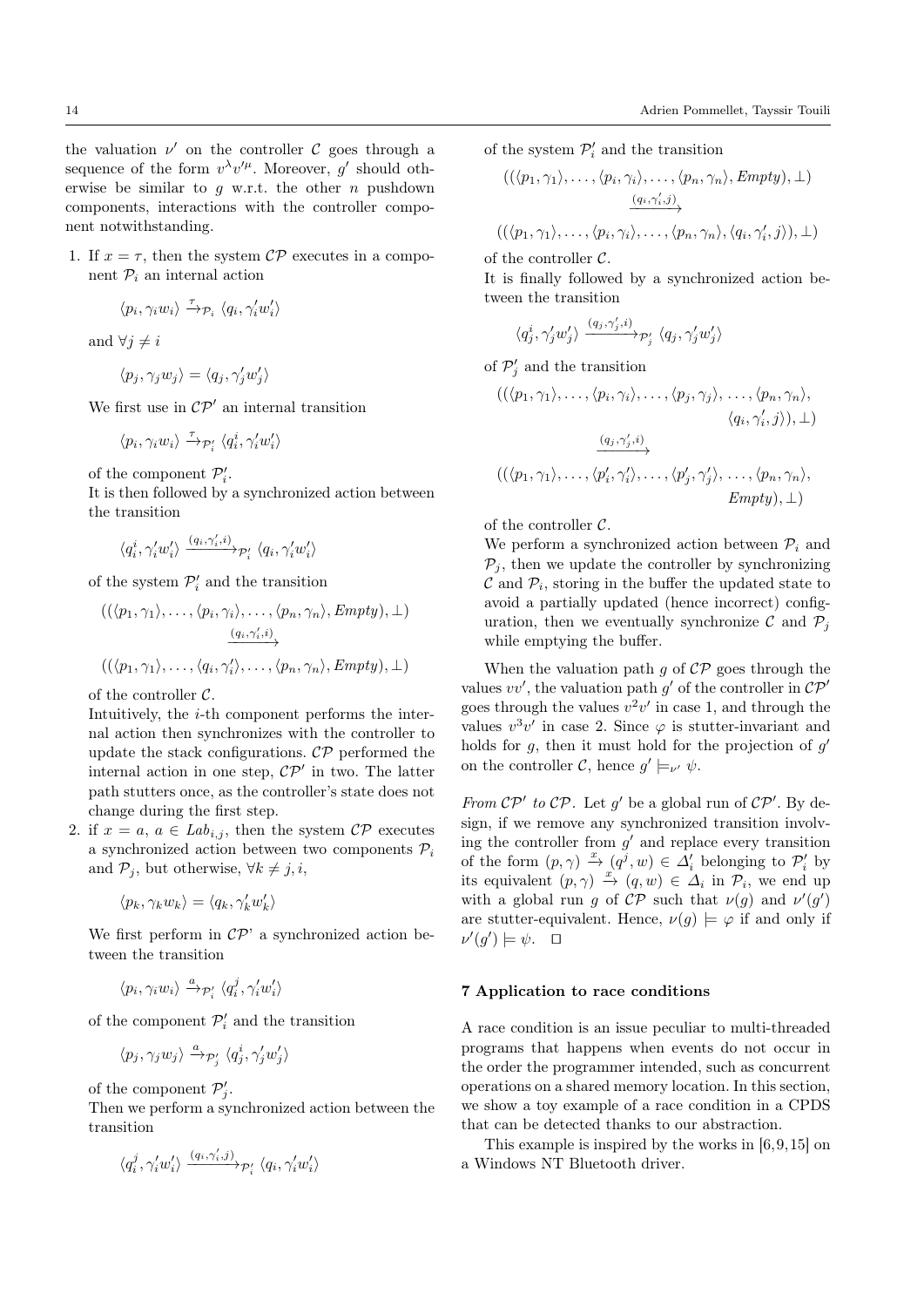#### 7.1 The CPDS model

We consider a network composed of three processes: one of these handles memory allocation, and the two others processes can synchronize with it in order to use memory to fulfil requests. These processes are the following:

- MEMORY: handles the amount of free memory available; this amount decreases when another process uses memory; the process will send different signals depending on whether there is free memory left or not;
- CONSUME: can arbitrarily use the free memory handled by the previous process;
- REQUEST: has a stack of requests to fulfil, and will use memory to do so.

If MEMORY runs out of free memory and another process try to use some nonetheless, MEMORY will reach an error state.

Each process can be modelled by a PDS as follows:

#### 7.1.1 The process MEMORY.

Let m and  $m_e$  be its two states. Its stack alphabet is  $\{\gamma, \perp\}$ . The number of  $\gamma$ 's in the stack corresponds to the amount of memory available to other threads, a single  $\gamma$  being enough to handle a single request. This process will pop a  $\gamma$  from its stack if it receives a signal use. As an internal action, it can also push a  $\gamma$  on its stack (allocating memory) if there is no free memory left. It can send a signal on to other threads if there is at least one  $\gamma$  on the stack, and will send off otherwise. If it receives a use signal but there is no  $\gamma$  on the stack, it will instead move to the error state  $m_e$ .

The process MEMORY is represented by the following PDS rules:

- $(r_1)$   $(m, \gamma) \stackrel{on}{\longrightarrow} (m, \gamma)$ ; the process signals that there is still free memory left;
- $(r_2)$   $(m, \perp) \stackrel{off}{\longrightarrow} (m, \perp)$ ; the process signals that there is no free memory left;
- $(r_3)$   $(m, \perp) \stackrel{\tau}{\rightarrow} (m, \gamma \perp)$ ; the process allocates memory;
- $(r_4)$   $(m, \gamma) \stackrel{use}{\longrightarrow} (m, \varepsilon);$  the amount of free memory available decreases;
- $(r_5)$   $(m, \perp) \stackrel{use}{\longrightarrow} (m_e, \perp)$ ; the process reaches its error state.

### 7.1.2 The process CONSUME.

Let c,  $c_{check}$ , and  $c_{done}$  be its three states and  $\perp$  its only stack symbol. This process can check if there is any free memory left by exchanging a signal on with MEMORY, then consume one unit by sending a signal use.

CONSUME is represented by the following PDS rules:

- $(r_6)$   $(c, \perp) \stackrel{on}{\longrightarrow} (c_{check}, \perp)$ ; the process checks if there is any memory left;
- $(r_7)$   $(c_{check}, \perp) \stackrel{use}{\longrightarrow} (c_{done}, \perp)$ ; the process uses one unit of memory;
- $(r_8)$   $(c_{done}, \perp) \stackrel{\tau}{\rightarrow} (c, \perp)$ ; the process goes back to its initial waiting state.
- 7.1.3 The process REQUEST.

Let  $r$  and  $r_{check}$  be its two states. Its stack alphabet is  $\{\gamma, \perp\}$ . The number of  $\gamma$ 's in the stack corresponds to the number of requests it must handle. As an internal action, it can receive a new request and push a  $\gamma$  symbol on its stack. This process can check if there is any free memory left by exchanging a signal *on* with MEMORY, then handle a request and consume one unit by sending a signal use, popping a symbol  $\gamma$  from its own stack.

The process REQUEST is represented by the following PDS rules:

- $(r_{9a})$   $(r, \gamma) \stackrel{\tau}{\rightarrow} (r, \gamma\gamma)$ ; the process adds a new request;
- $(r_{9b})$   $(r, \perp) \stackrel{\tau}{\rightarrow} (r, \gamma \perp)$ ; the process adds a new request;
- $(r_{10})$   $(r, \gamma) \stackrel{on}{\longrightarrow} (r_{check}, \gamma)$ ; the process checks if there is any free memory left;
- $(r_{11})$   $(r_{check}, \gamma) \xrightarrow{use} (r, \varepsilon);$  the process handles a request while using one unit of memory.

#### 7.2 Using a single-indexed LTL formula

Let  $P$  be the set of all states of the CPDS. We define  $AP = P$  and a simple valuation  $\nu$  such that for each stack symbol x and  $p \in P$ ,  $\nu(\langle p, x \rangle) = \{p\}$ . We express a correct behaviour of the CPDS as the conjunction of the three following LTL formulas:

- $\psi_{MEMORY} = G(\neg m_e)$ ; the process MEMORY can't reach its error state;
- $-\psi_{CONSUME} = GF(c)$ ; the process CONSUME will always go back to its waiting state  $c$ ;
- $\psi_{REQUEST} = G(r_{check} \Rightarrow F(r))$ ; the process RE-QUEST, when it starts handling a request, must complete it and go back to its default state.

We then apply the prefix abstraction scheme introduced in Section 5.2 to the universal single-indexed model checking problem

 $(MEMORY, CONSUME, REQUEST)$   $\models$ 

 $(\psi_{MEMORY}, \psi_{CONSUME}, \psi_{REQUEST})$ 

Our algorithm finds a counter-example in seven steps. Intuitively, a race condition happens when both CON-SUME and REQUEST try to use memory while MEM-ORY only has a single unit available.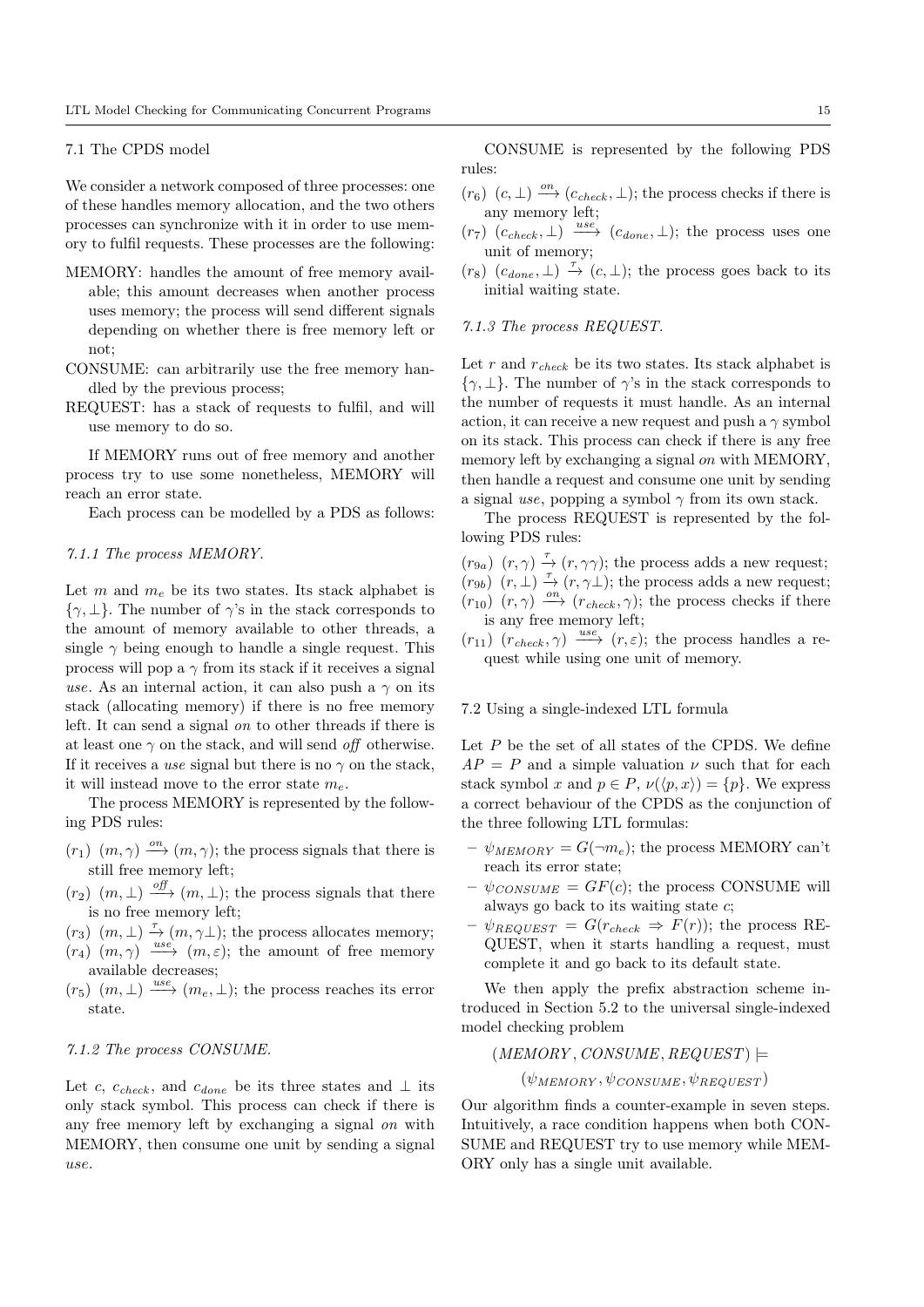7.3 An erroneous trace

We write  $(r_i) \leftrightarrow (r_j)$  if we apply two rules that synchronize. We start from the initial configuration:

 $(\langle m, \perp \rangle, \langle c, \perp \rangle, \langle r, \perp \rangle)$ 

 $(r_3)$  MEMORY allocates memory:

 $(\langle m, \gamma \perp \rangle, \langle c, \perp \rangle, \langle r, \perp \rangle)$ 

 $(r_6) \leftrightarrow (r_1)$  MEMORY sends on to CONSUME:

 $(\langle m, \gamma \perp \rangle, \langle c_{check}, \perp \rangle, \langle r, \perp \rangle)$ 

 $(r_{9b})$  REQUEST adds a new request:

 $(\langle m, \gamma \perp \rangle, \langle c_{check}, \perp \rangle, \langle r, \gamma \perp \rangle)$ 

 $(r_{10}) \leftrightarrow (r_1)$  MEMORY sends on to REQUEST:

 $(\langle m, \gamma \perp \rangle, \langle c_{check}, \perp \rangle, \langle r_{check}, \gamma \perp \rangle)$ 

 $(r_7) \leftrightarrow (r_4)$  CONSUME sends use to MEMORY and the latter process uses one unit of memory:

 $(\langle m, \perp \rangle, \langle c_{done}, \perp \rangle, \langle r_{check}, \gamma \perp \rangle)$ 

 $(r_8)$  CONSUME goes back to default mode:

 $(\langle m, \perp \rangle, \langle c, \perp \rangle, \langle r_{check}, \gamma \perp \rangle)$ 

 $(r_{11}) \leftrightarrow (r_5)$ : REQUEST sends use to MEMORY and the latter process reaches an error mode, violating  $\psi_{MEMORY}$ :

 $(\langle m_e, \perp \rangle, \langle c, \perp \rangle, \langle r, \perp \rangle)$ 

Using a prefix abstraction of order 7, we can find an erroneous prefix  $\tau \cdot on \cdot use \cdot \tau \cdot use \cdot \tau \cdot use$  in 7 steps. This prefix can be matched to a concrete, infinite global run with trace  $\tau \cdot on \cdot use \cdot \tau \cdot use \cdot \tau \cdot use \cdot \tau^{\omega}$  that violates the single indexed-formula by manually extending the finite sequence of rules outlined above with an infinite loop of rule  $(r_{9a})$ .

## 8 Conclusion and Future Works

In this paper, we study the model checking problem of single-indexed and stutter-invariant LTL properties for CPDSs, which is unfortunately undecidable. We design an algorithm to abstract the model checking problem that relies on the automata-theoretic approach of [2, 7] and the Kleene abstraction framework of [3]. We then apply this technique to a toy example and find a race condition.

An automata-theoretic approach to the CTL model checking problem for PDSs has been introduced in [17]. It remains to be seen if the CTL model checking problem for CPDSs can be abstracted in a similar manner to LTL.

# References

- 1. M. F. Atig. Model-checking of ordered multi-pushdown automata. Logical Methods in Computer Science, 8(3), 2012.
- 2. A. Bouajjani, J. Esparza, and O. Maler. Reachability analysis of pushdown automata: Application to model-checking. In A. Mazurkiewicz and J. Winkowski, editors, CONCUR '97: Concurrency Theory, pages 135–150, Berlin, Heidelberg, 1997. Springer Berlin Heidelberg.
- 3. A. Bouajjani, J. Esparza, and T. Touili. A generic approach to the static analysis of concurrent programs with procedures. In Proceedings of the 30th ACM SIGPLAN-SIGACT Symposium on Principles of Programming Languages, POPL '03, pages 62–73, New York, NY, USA, 2003. ACM.
- 4. A. Bouajjani, M. Müller-Olm, and T. Touili. Regular symbolic analysis of dynamic networks of pushdown systems. In M. Abadi and L. de Alfaro, editors, CONCUR 2005 – Concurrency Theory, pages 473–487, Berlin, Heidelberg, 2005. Springer Berlin Heidelberg.
- 5. D. Caucal. On the regular structure of prefix rewriting. Theoretical Computer Science, 106(1):61 – 86, 1992.
- 6. S. Chaki, E. Clarke, N. Kidd, T. Reps, and T. Touili. Verifying concurrent message-passing c programs with recursive calls. In H. Hermanns and J. Palsberg, editors, Tools and Algorithms for the Construction and Analysis of Systems, ETAPS '06, Berlin, Heidelberg, 2006. Springer Berlin Heidelberg.
- 7. J. Esparza, D. Hansel, P. Rossmanith, and S. Schwoon. Efficient algorithms for model checking pushdown systems. In Proceedings of the 12th International Conference on Computer Aided Verification, CAV '00, pages 232–247, London, UK, UK, 2000. Springer-Verlag.
- 8. Y. Kesten, Z. Manna, H. McGuire, and A. Pnueli. A decision algorithm for full propositional temporal logic. In C. Courcoubetis, editor, Computer Aided Verification, pages 97–109, Berlin, Heidelberg, 1993. Springer Berlin Heidelberg.
- 9. G. Patin, M. Sighireanu, and T. Touili. Spade: Verification of multithreaded dynamic and recursive programs. In W. Damm and H. Hermanns, editors, Computer Aided Verification, pages 254–257, Berlin, Heidelberg, 2007. Springer Berlin Heidelberg.
- 10. D. A. Peled and T. Wilke. Stutter-invariant temporal properties are expressible without the next-time operator. Inf. Process. Lett., 63(5):243–246, 1997.
- 11. A. Pnueli. The temporal logic of programs. In Proceedings of the 18th Annual Symposium on Foundations of Computer Science, SFCS '77, pages 46–57, Washington, DC, USA, 1977. IEEE Computer Society.
- 12. A. Pommellet and T. Touili. Static analysis of multithreaded recursive programs communicating via rendez-vous. In APLAS, volume 10695 of Lecture Notes in Computer Science, pages 235–254. Springer, 2017.
- 13. A. Pommellet and T. Touili. LTL model-checking for communicating concurrent programs. In Verification and Evaluation of Computer and Communication Systems - 12th International Conference, VECoS 2018, Grenoble, France, September 26-28, 2018, Proceedings, pages 150–165, 2018.
- 14. S. Qadeer and J. Rehof. Context-bounded model checking of concurrent software. In N. Halbwachs and L. D. Zuck, editors, Tools and Algorithms for the Construction and Analysis of Systems, pages 93–107, Berlin, Heidelberg, 2005. Springer Berlin Heidelberg.
- 15. S. Qadeer and D. Wu. Kiss: Keep it simple and sequential. In Proceedings of the ACM SIGPLAN 2004 Conference on Programming Language Design and Implementation, PLDI '04, pages 14–24, New York, NY, USA, 2004. ACM.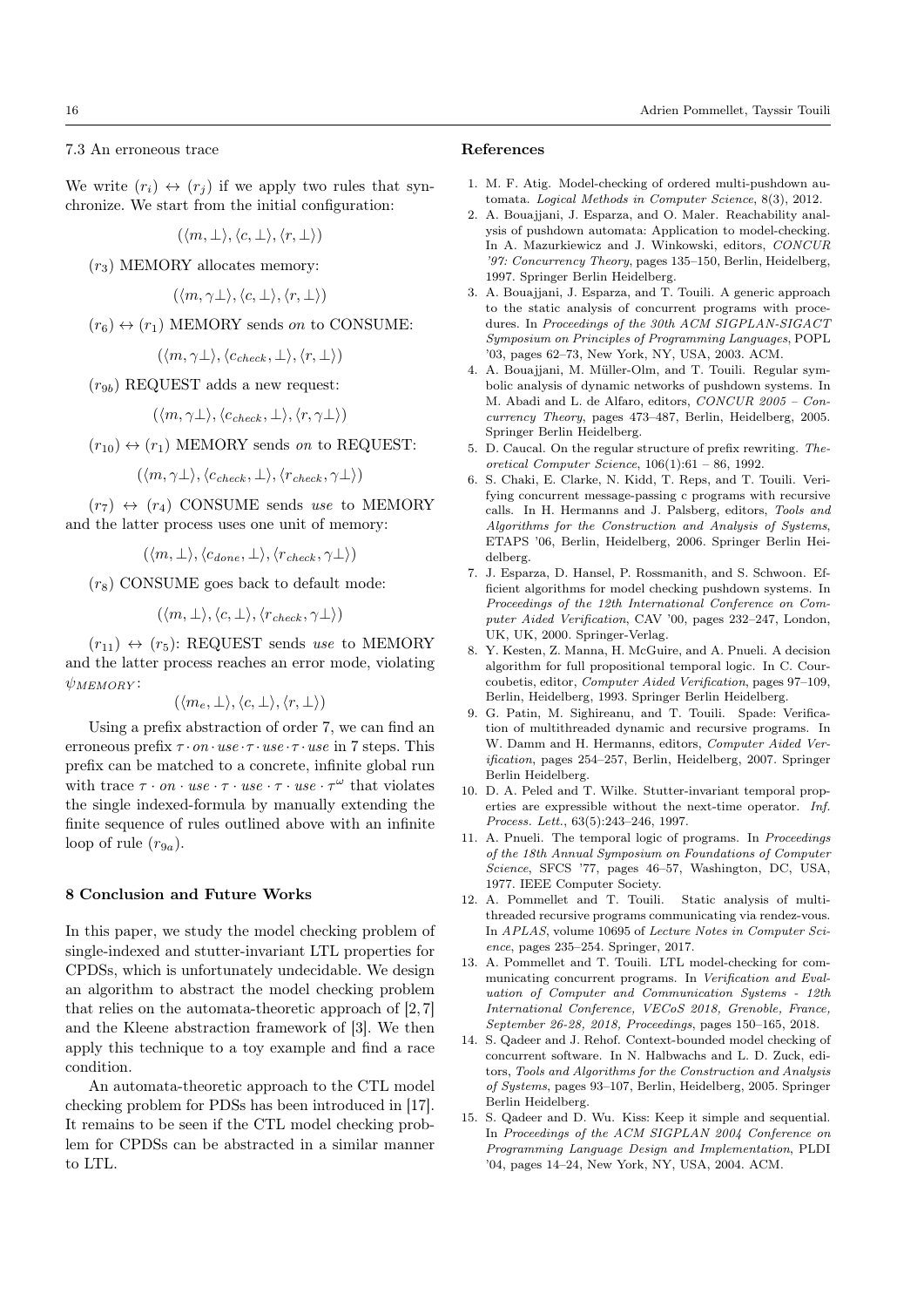- 16. G. Ramalingam. Context-sensitive synchronization-sensitive analysis is undecidable. ACM Trans. Program. Lang. Syst., 22(2):416–430, Mar. 2000.
- 17. F. Song and T. Touili. Efficient CTL model-checking for pushdown systems. Theoretical Computer Science, 549:127 – 145, 2014.
- 18. F. Song and T. Touili. Model-checking dynamic pushdown networks. Formal Aspects of Computing, 27(2):397–421, Mar 2015.
- 19. F. Song and T. Touili. LTL model-checking for dynamic pushdown networks communicating via locks. CoRR, abs/1611.02528, 2016.
- 20. S. L. Torre, P. Madhusudan, and G. Parlato. A robust class of context-sensitive languages. In 22nd Annual IEEE Symposium on Logic in Computer Science (LICS 2007), pages 161–170, July 2007.

#### A Kleene Abstractions

We detail the mathematical framework introduced by Bouajjani et al. in [3] in order to abstract trace languages of PDSs.

#### A.1 Abstractions and Galois connections

Let  $\mathcal{L} = (2^{Act^*}, \subseteq, \cup, \cap, \emptyset, \text{Act}^*)$  be the complete lattice of languages on Act.

Our abstraction of  $\mathcal L$  requires a lattice  $E = (D, \leq, \sqcup, \sqcap, \perp, \top)$ , from now on called the abstract lattice, where D is a set called the abstract domain, as well as a pair of mappings  $(\alpha, \beta)$  called a Galois connection, where  $\alpha: 2^{\hat{A}ct^*} \to D$  and  $\beta: D \to 2^{\hat{A}ct^*}$ are such that

$$
\forall x \in 2^{Act^*}, \forall y \in D, \alpha(x) \le y \Leftrightarrow x \subseteq \beta(y)
$$

 $\forall L \in \mathcal{L}$ , given a Galois connection  $(\alpha, \beta)$ , we have  $L \subseteq$  $\beta(\alpha(L))$ ; the Galois connection can be used to over-approximate a language in  $2^{Act^*}$  (e.g. the trace language of a PDS).

Moreover, it is easy to see that

$$
\forall L_1, \forall L_2 \in \mathcal{L}, \alpha(L_1) \sqcap \alpha(L_2) = \bot
$$

if and only if

$$
\beta(\alpha(L_1)) \cap \beta(\alpha(L_2)) = \emptyset
$$

#### A.2 Kleene algebras

We consider a special class of abstractions called Kleene abstractions.

An *idempotent semiring* is a structure  $K = (A, \oplus, \odot, \overline{0}, \overline{1}),$ where  $\oplus$  is an associative, commutative, and idempotent ( $a \oplus a =$ a) operation such that A is closed under the infinite sum  $\bigoplus$ , and  $\odot$  is an associative operation.  $\overline{0}$  and  $\overline{1}$  are neutral elements for  $\oplus$ and  $\odot$  respectively,  $\overline{0}$  is an annihilator for  $\odot$   $(a \odot \overline{0} = \overline{0} \odot a = \overline{0})$ and  $\odot$  distributes over  $\oplus.$ 

K is an Act-semiring if it can be generated by  $\overline{0}$ ,  $\overline{1}$ , and elements of the form  $v_a \in A$ ,  $\forall a \in Act$ . A semiring is said to be closed if  $\oplus$  can be extended to an operator over countably infinite sets while keeping the same properties as ⊕.

We define  $a^0 = \overline{1}$ ,  $a^{n+1} = a \odot a^n$  and  $a^* = \bigoplus a^n$ . Adding the  $*$  operation to an idempotent closed Act-semiring K transforms it into a Kleene algebra.

#### A.3 Kleene abstractions

An abstract lattice  $E = (D, \leq, \sqcup, \sqcap, \perp, \top)$  is said to be compatible with a Kleene algebra  $K = (A, \oplus, \odot, \overline{0}, \overline{1})$  if  $D = A$ ,  $x \leq y \Leftrightarrow x \oplus y = y, \perp = \overline{0} \text{ and } \perp = \oplus.$ 

A Kleene abstraction is an abstraction such that the abstract lattice  $E$  is compatible with the Kleene algebra and the Galois connections  $\alpha: 2^{Act^*} \to D$  and  $\beta: D \to 2^{Act^*}$  are defined by:

$$
\alpha(L) = \bigoplus_{a_1...a_n \in L} v_{a_1} \odot \ldots \odot v_{a_n}
$$

$$
\beta(x) = \{a_1 \dots a_n \in Act^* \mid v_{a_1} \odot \dots \odot v_{a_n} \leq x\}
$$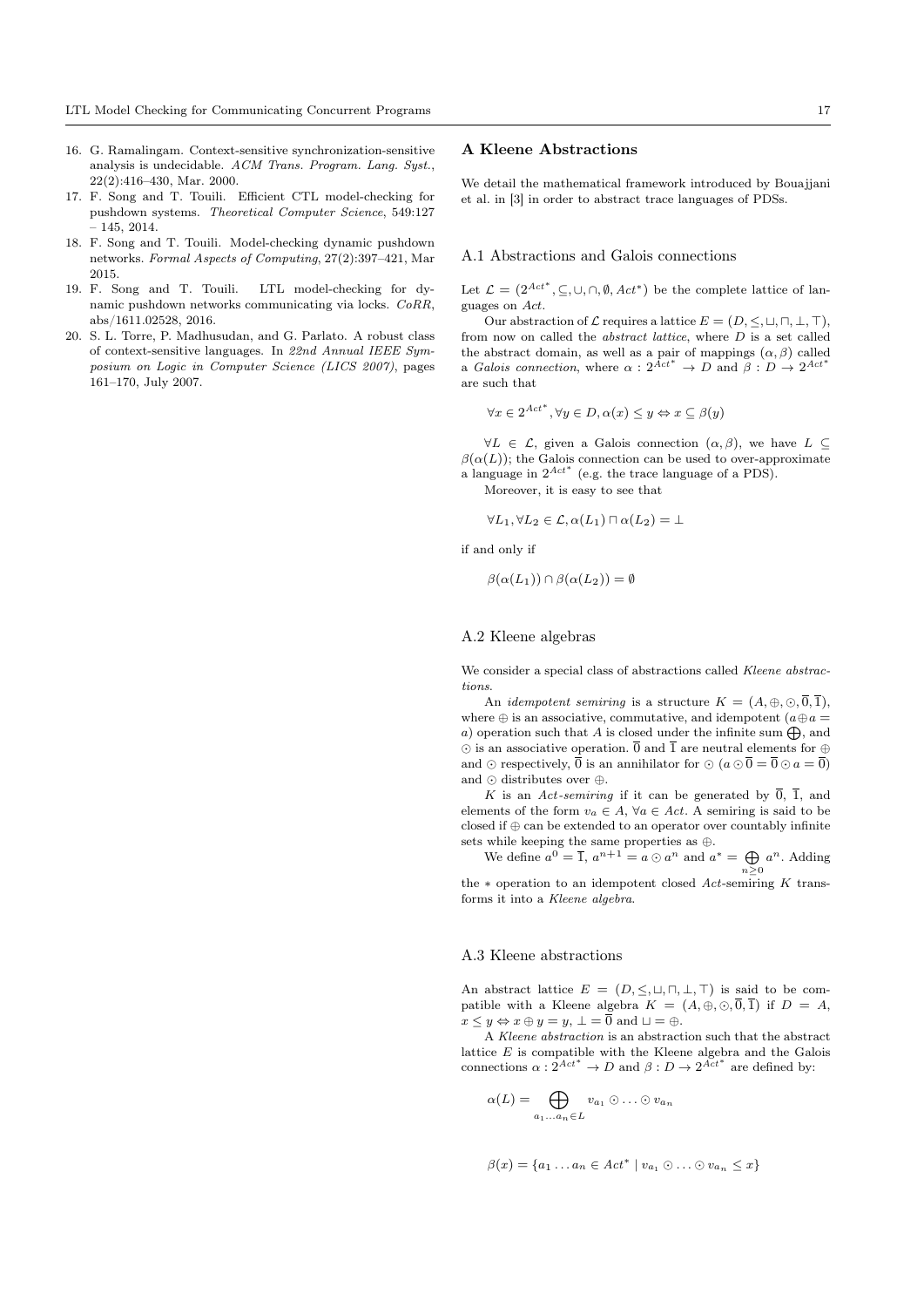Intuitively, a Kleene abstraction is such that the abstract operations  $\oplus$ ,  $\odot$ , and  $*$  can be matched to the union, the concatenation, and the Kleene closure of the languages of the lattice  $\mathcal{L}, \overline{0}$  and  $\overline{1}$  to the empty language and  $\{\varepsilon\}, v_a$  to the language  ${a}$ , the upper bound  $\top \in K$  to  $Act^*$ , and the operation  $\sqcap$  to the intersection of languages in the lattice  $\mathcal{L}.$ 

In order to compute  $\alpha(L)$  for a given language L, each word  $a_1 \ldots a_n$  in L is matched to its abstraction  $v_{a_1} \odot \ldots \odot v_{a_n}$ , and we consider the sum of these abstractions.

A *finite-chain* abstraction is such that the lattice  $(A, \leq)$  has no infinite ascending chains: as a consequence, infinite sequences of concatenations  $\bigodot_{i\geq 0} v_{a_i}$  can be defined and effectively com-

puted, and the abstraction framework can be applied to infinite traces in  $Act^{\omega}$ . The prefix and first occurrence ordering abstractions defined previously are finite-chain.

#### A.4 The set of K-predecessors

Let  $\mathcal{P} = (P, Act, \Gamma, \Delta, c_0)$  be a PDS and  $K = (A, \oplus, \odot, \overline{0}, \overline{1})$  a Kleene algebra corresponding to a Kleene abstraction of the set Act.

We define inductively the set  $\Pi_K$  of path expressions as the smallest subset of  $K$  such that:

$$
- \ \overline{1} \in \Pi_K;
$$

 $-$  if  $\pi \in \Pi_K$ , then  $\forall a \in Act, v_a \odot \pi \in \Pi_K$ .

For a given path expression  $\pi$ , we define its length  $|\pi|$  as the number of occurrences of simple elements of the form  $v_a$  in  $\pi$ .

A K-configuration of  $P$  is a pair  $(c, \pi)$  in  $Conf_{P}^{K} = P \times$  $\Gamma^* \times \Pi_K$ . We can extend the transition relation  $\longrightarrow_{\mathcal{P}}$  to Kconfigurations with the following semantics:  $\forall a \in Act, \text{ if } c \xrightarrow{a} p c'$ , then

$$
\forall \pi \in \Pi_K, (c, v_a \odot \pi) \longrightarrow_{\mathcal{P}, K} (c', \pi)
$$

 $(c, v_a \odot \pi)$  is said to be an immediate K-predecessor of  $(c', \pi)$ . The reachability relation  $\leadsto_{\mathcal{P},K}$  is the reflexive transitive closure of  $\longrightarrow_{\mathcal{P}} K$ .

Given a set of configurations  $C$ , we introduce the set of  $K$ configurations  $pre<sub>K</sub><sup>*</sup>(P, C)$ :

$$
pre_K^*(\mathcal{P}, C) = \{ (c, \pi) \mid c \in pre^*(\mathcal{P}, C),
$$

$$
\pi \leq \alpha(\mathcal{L}_{\mathcal{P}}(\{c\}, C))
$$

If  $(c, \pi) \in pre_K^*(\mathcal{P}, C)$ , then, by definition of the Kleene abstraction,  $(c, \pi) \rightarrow_{\mathcal{P},K} (c', \overline{1})$  for some  $c' \in C$ . Intuitively, the abstract path expression  $\pi$  is meant to be the abstraction of an actual trace from  $c'$  to  $C$ .

#### B Abstracting Traces of Pushdown Systems

We now present the automata-theoretic approach used by Bouajjani et al. in [3] to compute the set  $\mathit{pre}^*_K(\mathcal{P},C)$  in order to abstract runs of PDSs.

#### B.1 Representing regular sets of configurations

In order to represent regular sets of configurations, we consider the following structure:

Definition 12 (Bouajjani et al. [2]) Let  $\mathcal{P} = (P, \Sigma, \Gamma, \Delta, c_0)$ be a pushdown system. A P-automaton  $A = (Q, \Gamma, \delta, I, F)$  is a finite-state automaton on the stack alphabet  $\Gamma$  of  $\mathcal P$  where  $Q$  is a set of states such that  $P \subseteq Q$ ,  $I = P$  the set of initial states,  $F \subseteq Q$  the set of final states, and  $\delta \subseteq Q \times \Gamma \cup \{\varepsilon\} \times Q$  a set of transitions.

Intuitively, a P-automaton is a finite-state automaton whose edges are labelled by stack symbols of  $P$  and whose initial states represent the states of P.

Let  $\rightarrow_A$  be the transition relation inferred from δ. We say that A accepts a configuration  $\langle p, w \rangle$  if there is a path  $p \stackrel{w}{\longrightarrow_A} \mathcal{J}$ such that  $f \in F$ . Let  $\mathcal{L}(\mathcal{A}) \subseteq \mathcal{C} \text{on} f_{\mathcal{P}}$  be the set of configurations accepted by  $A$ . Obviously, the following lemma holds:

Lemma 3 (Bouajjani et al. [2])  $A$  set of configurations  $C$  of a PDS P is regular if and only if there exists a P-automaton A such that  $\mathcal{L}(\mathcal{A}) = \mathcal{C}$ .

Let C be a regular set of configurations of a PDS  $P = (P, \Sigma, \Sigma)$  $\Gamma$ ,  $\Delta$ ), and let A be a P-automaton accepting C. It has been proven by Didier Caucal in [5] that the sets  $pre^*(P, C)$  is regular. Moreover, it can be computed by applying a saturation procedure (where new transitions are incrementally added until a fixed point is reached) to a  $P$ -automaton representing  $C$ :

Theorem 8 (Bouajjani et al. [2]) Given a PDS  $P$  and a regular set of configurations C, there exists a P-automaton  $A_{pre*}$  $accepting pre*(\mathcal{C}).$ 

#### B.2 K-automata

P-automata are used to represent regular sets of configurations. They can be extended to  $K$ -automata in order to handle sets of  $K$ -configurations of a PDS  $\mathcal{P}$ .

**Definition 13** ( $K$ -automata) A  $K$ -automaton matched to a PDS  $P = (P, \Sigma, \Gamma, \Delta)$  is a tuple  $\mathcal{A} = (Q, \Gamma, \delta, I, F)$  where Q is a finite set of control states,  $\delta \subseteq Q \times \Gamma \times K \times Q$  a finite set of transition rules,  $I = P$  the set of initial states, and  $F \subseteq Q$  the set of final states.

Intuitively, a  $K$ -automaton can be seen as a  $\mathcal{P}$ -automaton whose transitions labelled by stack symbols in  $\Gamma$  have been given an additional label in  $K$ . In a similar manner,  $P$ -automaton can be seen as K-automaton whose transitions are all labelled by  $\overline{1}$ .

We define  $\longrightarrow_{\mathcal A}\subseteq Q\times I^*\times K\times Q\times$  as the smallest transition relation satisfying:

 $- q \xrightarrow{(\varepsilon, 1)} A q$  for every  $q \in Q$ ;  $-$  if  $(q, \gamma, e, q') \in \delta$ , then  $q \xrightarrow{(\gamma, e)} q'$ ; − if  $q \xrightarrow{(w,e)}$  and  $q' \xrightarrow{(w',e')}$  and  $q''$  as well, then  $q \xrightarrow{(ww',e\odot e')} A q''$ .

We say that the K-automaton  $A$  accepts a K-configuration  $(< p, w>, \pi)$  if  $p \xrightarrow{(w,e)}$  q for  $q \in F$  and some  $e \in K$  such that  $\pi \leq e$ .

Let  $\mathcal{L}_K(\mathcal{A})$  be the set of all configurations accepted by  $\mathcal{A}$ , and  $\mathcal{T}_K(\mathcal{A}) = \{ \pi \mid \exists c \in C, (c, \pi) \in \mathcal{L}_K(\mathcal{A}) \}$  the set of abstract traces matched to these configurations.

By adding extra labels in K to the P-automaton  $A_{pre^*}$  accepting  $pre^*(\mathcal{C})$  yielded by Theorem 1, we can compute a Kautomaton accepting set  $\mathit{pre}^*_K(\mathcal{P}, C)$  using an iterative fixpoint algorithm: